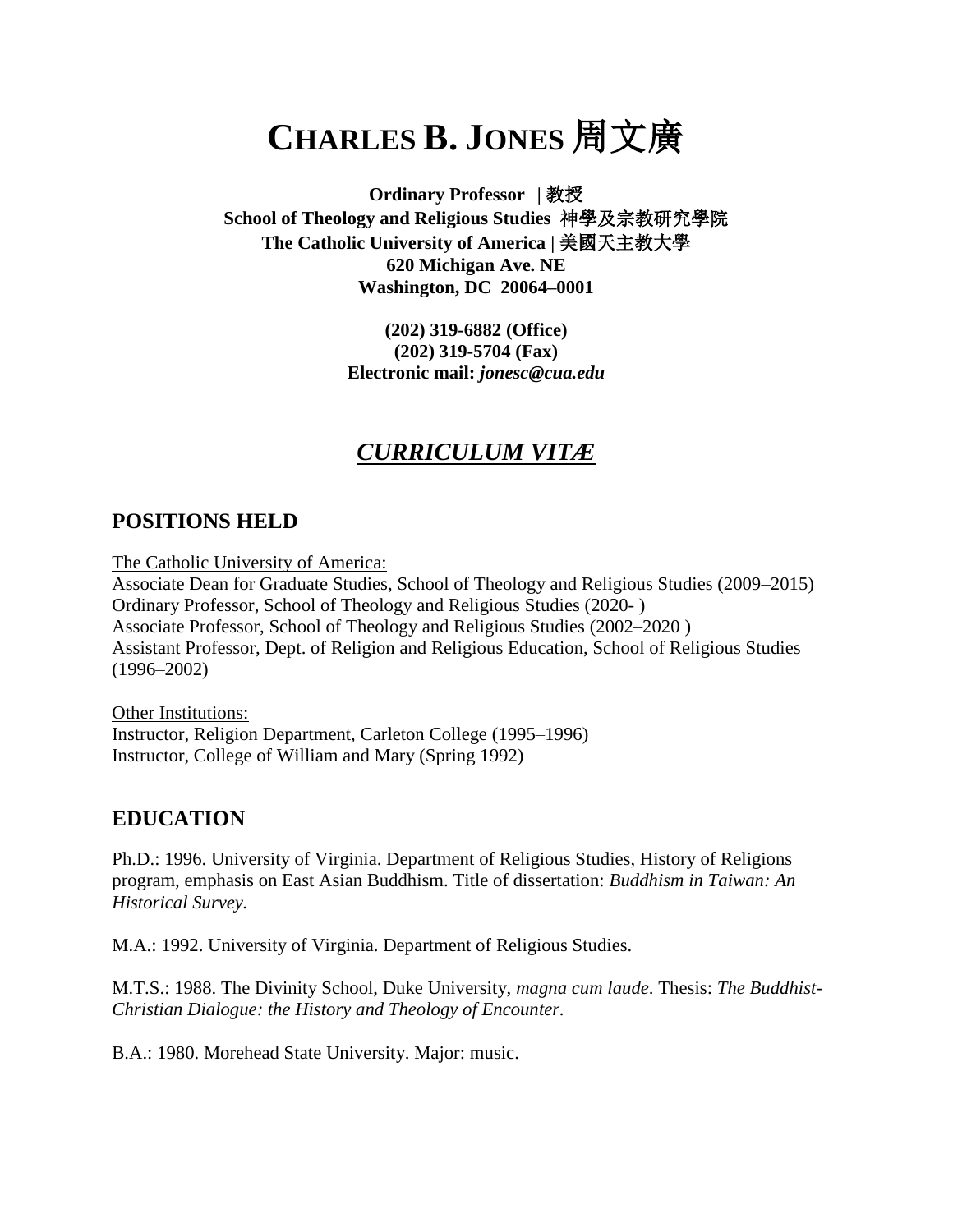# **PUBLICATIONS**

## *1. Books (as author)*

4. *Pure Land Buddhism: A Brief Introduction to the History, Tradition, and Practice*. Boston: Shambhala. *Under contract*.

3. *Chinese Pure Land Buddhism: Understanding a Tradition of Practice*. Pure Land Buddhist Studies Series. Honolulu: University of Hawai'i Press, 2019.

2. *The View from Mars Hill: Christianity in the Landscape of World Religions.* Cambridge, MA: Cowley Publications, 2005.

1. *Buddhism in Taiwan: Religion and the State, 1660–1990*. Honolulu: University of Hawai'i Press, 1999.

## *2. Books (as editor)*

(with Philip Clart). *Religion in Modern Taiwan: Tradition and Innovation in a Changing Society*. University of Hawai'i Press, 2003.

# *3. Book chapters*

14. "Ven. Taixu's Goal of Establishing the Pure Land in the Human Realm," in *Secularizing Buddhism*, ed. Richard K. Payne. Boston: Shambhala, *forthcoming*.

13. "Is a *Dazangjing* a Canon? On the Use of 'Canon' with Regard to Chinese Buddhist Anthologies," in *Methods in Buddhist Studies: Essays in Honor of Richard Payne*. ed. Scott A. Mitchell and Natalie E.F. Quli. New York: Bloomsbury, 2019.

Translation: "大藏經是'Canon'嗎?關於中國佛教選集中對"Canon"一詞的用法," in 大藏經的編修*‧*流通*‧*傳承—《徑山藏》國際學術研討會論文集. Chinese trans. Paul Huber. ed. Shi Fazhuang 釋法幢. Hangzhou 杭州: Zhejiang guji publishing 浙江古籍出 版社, 2017. p. 361-370.

12. "Pure Land Practice," in *Oxford Handbook of Buddhist Practice*, ed. Kevin Trainor and Paula Arai. New York: Oxford University Press. *forthcoming.*

11. "Answers to Forty-Eight Questions About the Pure Land' by Yunqi Zhuhong (1535- 1610)," in *Pure Lands in Asian Texts and Contexts: An Anthology*, ed. Richard K. Payne and Georgios Halkias, University of Hawaii Press, 2019, p. 322-348.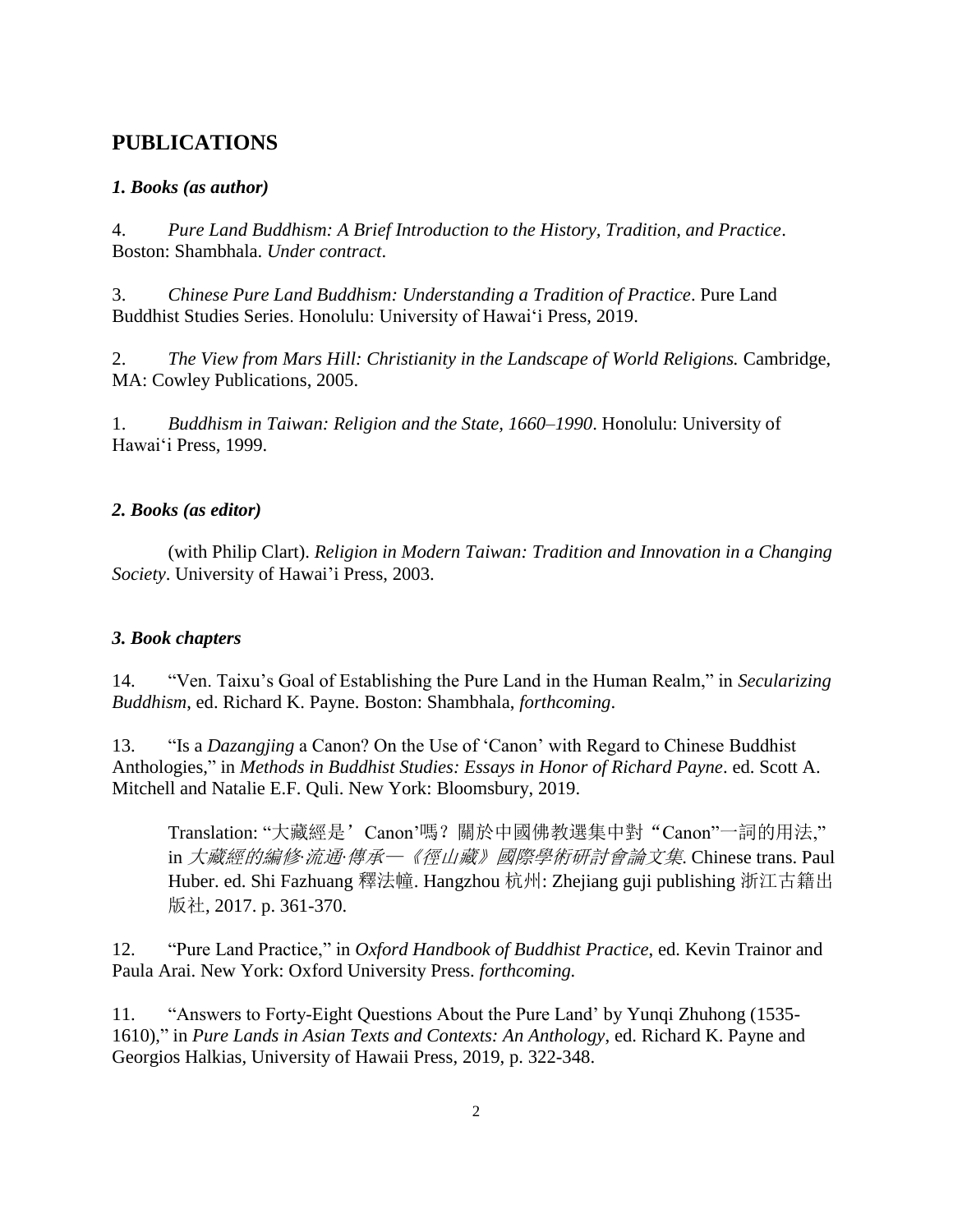10. "Chinese Scholarship on Pure Land Buddhism in China," in Mochizuki, Shinkō. *Pure Land Buddhism in China: A Doctrinal History*. Richard K. Payne and Natalie Quli, eds. Contemporary Issues in Buddhist Studies Series. Berkeley and Honolulu: Institute of Buddhist Studies and the University Press of Hawai'i, 2016, p. 2:33–52.

9. "The Prospects for Interreligious and Intercultural Understanding: the Jesuit Case and its Theoretical Implications," in *Understanding Religious Pluralism: Perspectives from Religious Studies and Theology*. Ed. Peter Phan and Jonathan Ray. Eugene: Pickwick Publications, 2014; p. 66-86.

8. "The Pure Land in the History of Chinese Buddhism," in *The Buddhist World*. ed. John Powers. London: Routledge, 2015, p. 219-234.

7. "Foundations of Ethics and Practice in Chinese Pure Land Buddhism," in *Destroying Mara Forever: Buddhist Ethics Essays in Honor of Damien Keown*. Ed. John Powers and Charles Prebish. Ithaca: Snow Lion, 2009. p. 237-259. (*reprint*)

6. "Yuan Hongdao and the *Xifang helun*: Pure Land Theology in the Late Ming Dynasty," in *Path of No Path: Contemporary Studies in Pure Land Buddhism Honoring Roger Corless*. ed. Richard K. Payne. Berkeley: Institute of Buddhist Studies and Numata Center for Buddhist Translation and Research, 2009. p. 89-126.

5. "Buddha One: a One-Day Buddha-Recitation Retreat in Contemporary Taiwan," in *Approaching the Land of Bliss: Religious Praxis in the Cult of Amitabha*. ed. Richard K. Payne and Kenneth K. Tanaka. University of Hawai'i Press, 2003. p. 264-280.

4. (with Philip Clart). "Introduction," in *Religion in Modern Taiwan: Tradition and Innovation in a Changing Society*. ed. Charles B. Jones and Philip Clart. University of Hawai'i Press, 2003. p. 1-9.

3. "Religion in Taiwan at the End of the Japanese Colonial Period," in *Religion in Modern Taiwan: Tradition and Innovation in a Changing Society*. ed. Charles B. Jones and Philip Clart. University of Hawai'i Press, 2003. p. 10-35.

2. "Transitions in the Practice and Defense of Chinese Pure Land," in *Buddhism and the Modern World: Adaptations of an Ancient Tradition*. ed. Charles Prebish and Steven Heine. New York: Oxford University Press, 2003. p. 125-142.

1. "A Bundle of Joy: a Confucian Response," in *Ethics in World Religions: a Cross-cultural Casebook*. ed. Regina W. Wolfe and Christine E. Gudorf. Maryknoll: Orbis, 1999. p. 177 184.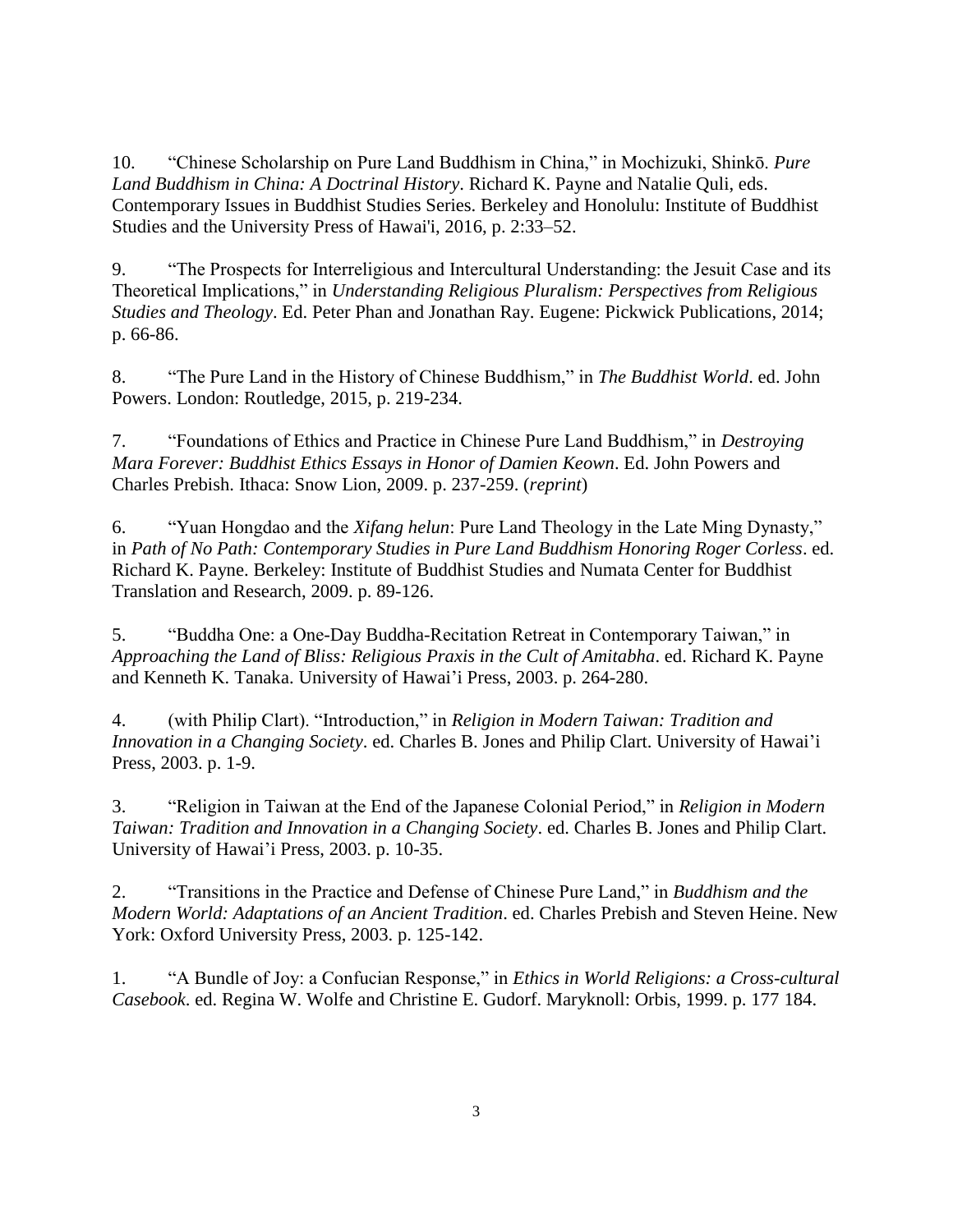# *4. Articles*

20. "A Brief Reflection on Mochizuki Shinkō's *Pure Land Buddhism in China: A Doctrinal History*," in *Pacific World: Journal of the Institute of Buddhist Studies.* 3rd series, no. 20 (2018), p. 485-488.

19. "Master Sheng Yen's Pure Land Teachings: Synthesizing the Traditional and the Modern," in *Shengyan yanjiu* 聖嚴研究 (*Studies of Master Sheng Yen*), 11 (2019), p. 217-241.

18. "Creation and Causality in Chinese–Jesuit Polemical Literature," in *Philosophy East and West*, vol. 66, no. 4 (Oct. 2016), p. 1251–1272. (Project Muse: http://muse.jhu.edu/article/633055)

17. "The Wheelwright and the Butcher: Master Zhuang's Recipe for Mindful Living," in *Education About Asia*, vol. 18, no. 1 (spring 2013), p. 62-64.

16. "Modernization and Traditionalism in Buddhist Almsgiving: The Case of the Buddhist Compassion Relief Tzu-chi Association in Taiwan," in *Journal of Global Buddhism*, vol. 10 (2009), p. 291-319.

15. "Was Lushan Huiyuan 盧山慧遠 a Pure Land Buddhist? Evidence from His Correspondence with Kumarajīva About *Nianfo* 念佛 Practice," in *Chung-Hwa Buddhist Journal*, vol. 21 (July 2008), 175-191.

14. "Marketing Buddhism In The United States Of America: Elite Buddhism And The Formation Of Religious Pluralism," in *Comparative Studies of South Asia, Africa, and the Middle East*, vol. 27, no. 1 (2007), 216-223.

13. "Emptiness, Kenosis, History, and Dialogue: The Christian Response to Masao Abe's Notion of 'Dynamic Sunyata' in the Early Years of the Abe-Cobb Buddhist-Christian Dialogue," in *Buddhist-Christian Studies* vol. 24 (2004), 117-133.

12. "Foundations of Ethics and Practice in Chinese Pure Land Buddhism," in *Journal of Buddhist Ethics*, vol. 10 (2003), 1-20.

11. "Evil and Suffering in the World's Religions: a Review Essay of *Evil and the Response of World Religions*," in *The Living Light*, 38/4 (summer 2002), 59-67.

10. "Apologetic Strategies in Late Imperial Chinese Pure Land Buddhism," in *Journal of Chinese Religions*, no. 29 (2001), 69-90.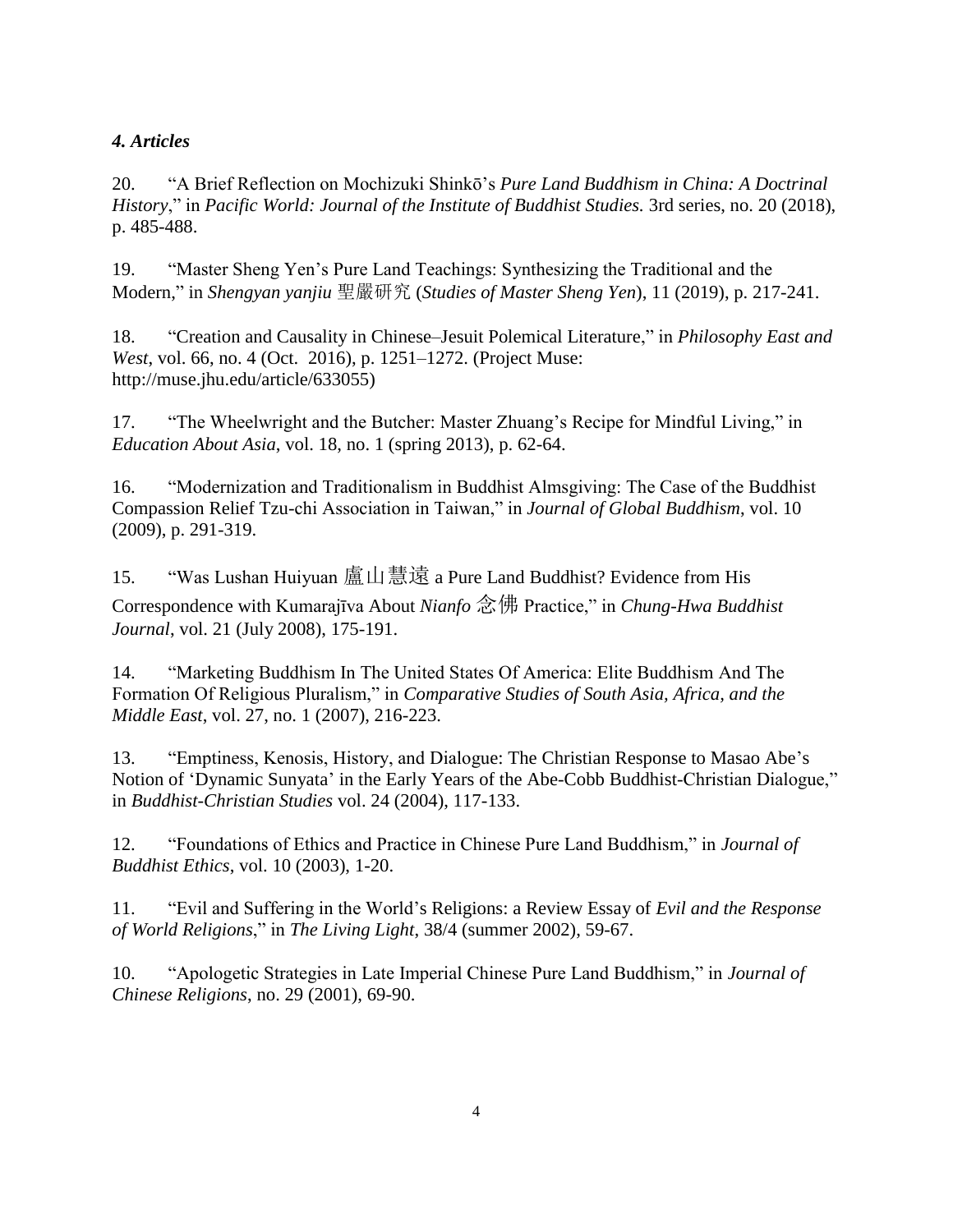9. "Toward a Typology of *Nien-fo*: a Study in Methods of Buddha-Invocation in Chinese Pure Land Buddhism," in *Pacific World: Journal of the Institute of Buddhist Studies*. 3rd series, no. 3 (2001), 219-239.

8. "Buddhism and Marxism in Taiwan: Lin Qiuwu's Religious Socialism and its Legacy in Modern Times," in *Journal of Global Buddhism*, vol. 1 (2000), 82-111.

7. "Mentally Constructing What Already Exists: The Pure Land Thought of Chan Master Jixing Chewu 際醒徹悟 (1741–1810)," in *Journal of the International Society of Buddhist Studies* 23/1 (2000), 43-70.

6. "Codes of Monastic Conduct in the Chinese and Japanese Zen Traditions," in *The Jurist* 60/1 (2000), p. 63-84.

5. "The Necessity of Religious Diversity," in *Studies in Religion/Sciences Religieuses*, vol. 28, fasc. 4 (Dec., 1999), p. 403-417.

4. "Reflections on the Buddhist-Christian Dialogue in its Second Decade: Issues in Theory and Practice," in *Journal of Buddhist Ethics* 4 (1997), p. 310-320.

3. "Stages in the Religious Life of Lay Buddhists in Taiwan," in *Journal of the International Association of Buddhist Studies* 20/2 (1997), p. 113-139.

2. "Relations Between the Nationalist Government and the Buddhist Association of the Republic of China (BAROC) Since 1945," in *The Journal of Chinese Religions*, no. 24 (fall, 1996), 77-99.

1. (with Elizabeth Wei). "A Christian Rite for Expressing Respect to One's Ancestors," in *Current Dialogue* (World Council of Churches), vol. 27 (December 1994), p. 34-40.

# *5. Book Reviews*

23 Justin R. Ritzinger, *Anarchy in the Pure Land: Reinventing the Cult of Maitreya in Modern Chinese Buddhism*. New York: Oxford University Press, 2017, in *The Journal of Religion*, vol. 99, no. 1, p. 124-125.

22 Shu-jyuan Deiwiks, Bernhard Führer, and Therese Geulen, eds.*Europe Meets China, China Meets Europe: The Beginnings of European-Chinese Scientific Exchange in the 17th Century*. Sankt Augustin: Institut Monumenta Serica, 2014, in *Journal of Chinese Religions,* vol. 44 (May 2016), p. 73-74.

21 Beverley Foulks McGuire. *Living Karma: The Religious Practices of Ouyi Zhixu*. New York: Columbia University Press, 2014, in *Harvard Journal of Asiatic Studies*, *forthcoming*.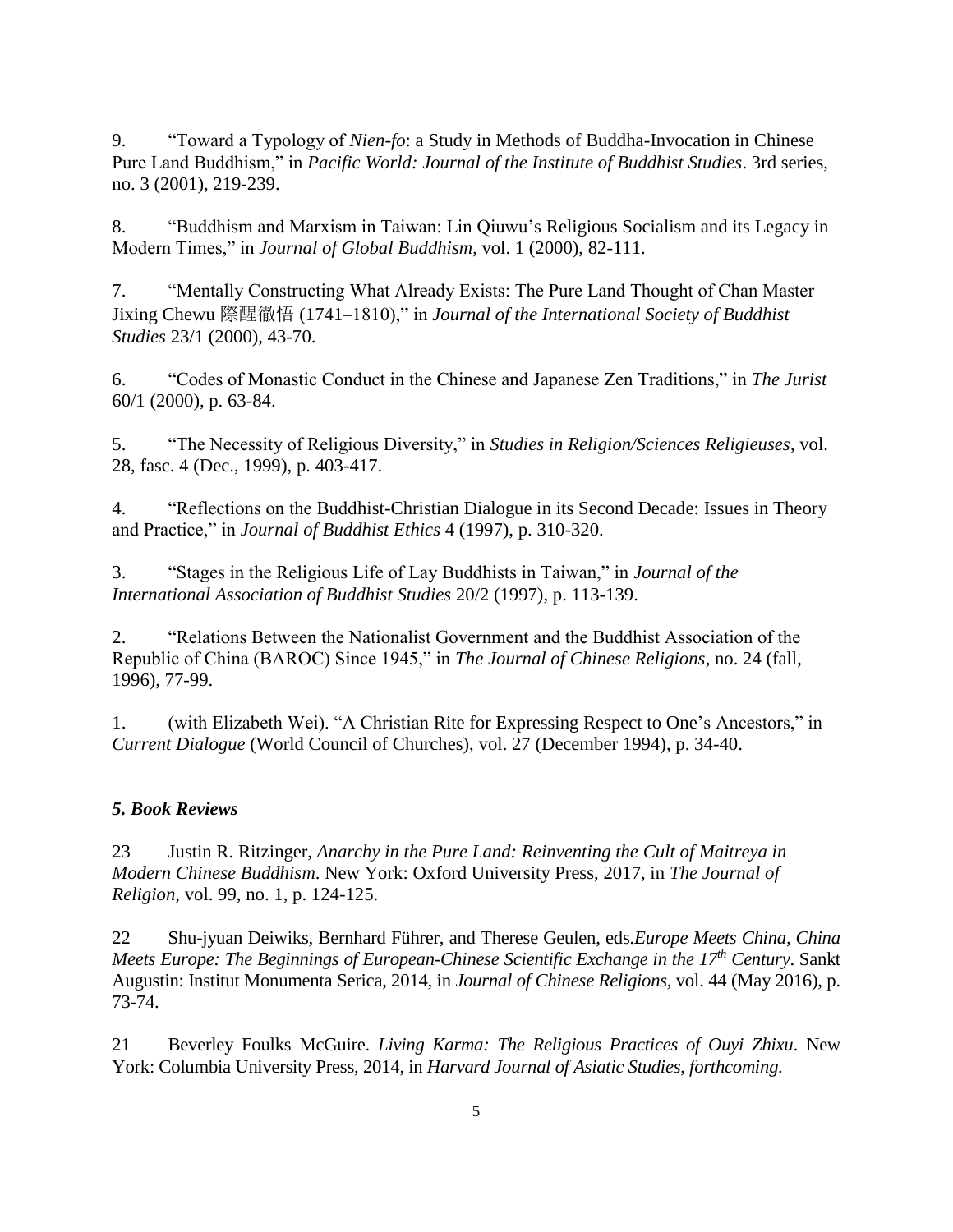20 Han Huanzhong 韩焕忠. *A Discussion of Confucian-Buddhist Interactions* / *Ru fo jiaoshe lun* 儒佛交涉论. Hefei 合肥: Anhui People's Publishing 安徽人民出版社, 2013. In *Dao: a Journal of Comparative Philosophy*, vol. 13, no. 3 (2014), p. 431-433.

19 Henry Rosemont, Jr. *A Reader's Companion to the Confucian* Analects. New York: Palgrave Macmillan, 2013. In *Education About Asia*, *forthcoming*.

18 Georgios T. Halkias. *Luminous Bliss: a Religious History of Pure Land Literature in Tibet : with an Annotated English Translation and Critical Analysis of the Orgyan-Gling Gold Manuscript of the Short Sukhāvatīvyūha-sūtra*. Honolulu: University of Hawai'i Press, 2013. In H–Net reviews (https://www.h–net.org/reviews/showpdf.php?id=40391)

17 Jiang Wu. *Enlightenment in Dispute: the Reinvention of Chan Buddhism in Seventeenth-Century China*. Oxford and New York: Oxford University Press, 2008. In *China Review International*, vol. 18, no. 4, p. 545-549.

16. Michael J. Walsh, *Sacred economics: Buddhist monasticism and territoriality in medieval China*. (New York: Columbia University Press, 2010, in *The Economic History Review*, vol. 64, no. 1 (February 2011), p. 332-333.

15. Elise Anne DeVido. *Taiwan's Buddhist Nuns.* Albany, State University of New York Press. 2010. In *Journal of Global Buddhism,* vol. 12 (2011), p. 33-35.

14. C. Julia Huang. *Charisma and Compassion: Cheng Yen and the Tzu Chi Movement*. Cambridge: Harvard University Press, 2009. In *Journal of Asian Studies* 69 (2010), p. 220-222.

13. Francesca Tarocco. *The Cultural Practices of Modern Chinese Buddhism*. London and New York: Routledge, in *History of Religions*, vol. 49, no. 4 (May 2010) *forthcoming*.

12. Chou, Kai-ti. *Contemporary Religious Movements in Taiwan: Rhetorics of Persuasion*. (Lewiston: The Edwin Mellen Press, 2007). Reviewed in the *Journal of Global Buddhism*, vol. 10 (2009), p. 49-55.

11. Richard Madsen. *Democracy's Dharma: Religious Renaissance and Political Development in Taiwan*. (Berkeley and Los Angeles: University of California Press, 2007). Reviewed in the *Journal of Global Buddhism*, vol. 9 (2008), p. 38-44. http://www.globalbuddhism.org/9/jones08.pdf

10. Welter, Albert. *Monks, Rulers, and Literati: the Political Ascendancy of Chan Buddhism*. Reviewed in the *Journal of Buddhist Ethics*, vol. 15 (2008), p. R1-R7 http://www.buddhistethics.org/15/jones-review.pdf

9. Marc L. Moskowitz. *The Haunting Fetus: Abortion, Sexuality, and the Spirit World in Taiwan*. Reviewed on H-Buddhism.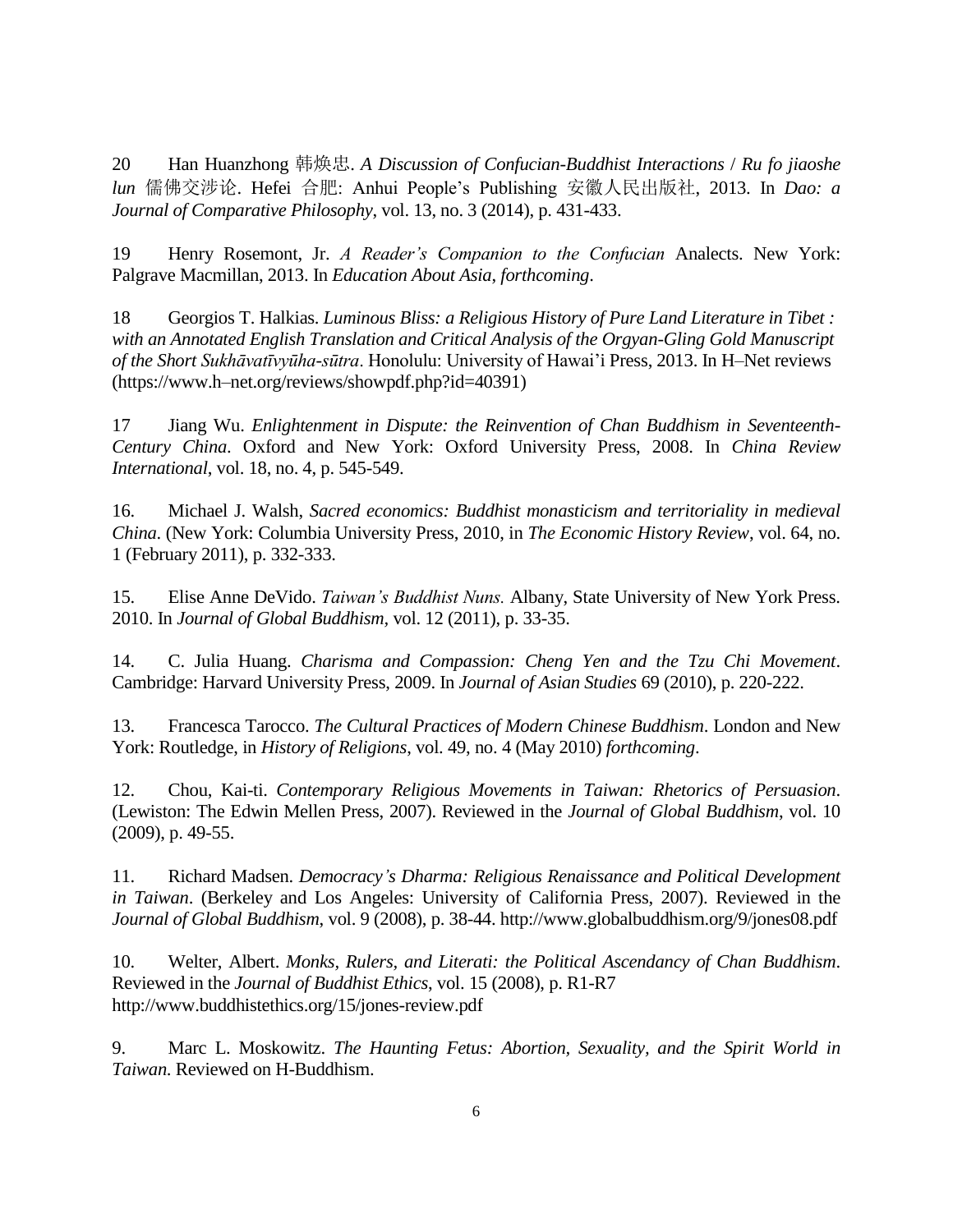[http://ccbs.ntu.edu.tw/FULLTEXT/JR-AN/103390.htm.](http://www2.h-net.msu.edu/reviews.) Posted in fall, 2002.

8. Galen Amstutz, *Interpreting Amida: History and Orientalism in the Study of Pure Land Buddhism*. Reviewed in *Journal of Buddhist Ethics*, vol. 5 (1999), p. 215-218.

7. Robert Magliola, *On Deconstructing Life-worlds: Buddhism, Christianity, Culture*. Reviewed in *Theological Studies*, 59/2 (June 1998), p. 349-351.

6. Esben Andreasen, *Popular Buddhism in Japan: Shin Buddhist Religion and Culture*, Reviewed in *Journal of Buddhist Ethics*, 1998, p.406-408.

5. Alan Cole, *Mothers and Sons in Chinese Buddhism*. Reviewed in *Journal of Buddhist Ethics*, 1998, p. 409-413.

4. Julian Pas, *Visions of Sukhavati: Shan-tao's Commentary on the Kuan Wu-liang-shou-fo Ching*. Reviewed in *Journal of Buddhist Ethics*, vol. 3 (1996), p. 85-90.

3. Winston L. King. *Zen and the Art of the Sword: Arming the Samurai Psyche*.. Reviewed in *Journal of Buddhist Ethics*, vol. 3 (1996), p. 73-76.

2. Paul O. Ingram. *The Modern Buddhist-Christian Dialogue: Two Universalistic Religions in Transformation*. Reviewed in *Buddhist-Christian Studies*, 1989, p. 308-310.

1. Leo Lefebure. *Life Transformed: Meditations on the Christian Scriptures in Light of Buddhist Perspective*s. Reviewed in *Buddhist-Christian Studies*, 1990, p. 278-279.

# *6. Translations*

5. "Yunqi Zhuhong 雲棲袾宏, 1535-1615: *Da jingtu sishiba wen* 答淨土四十八問 (*Answers to Forty-eight Questions about Pure Land*)." trans. Charles b. Jones. In *Pacific World: Journal of the Institute of Buddhist Studies*, 3rd ser., p. 399-473.

4. Yunqi Zhuhong. "Answers to Forty-eight Questions about Pure Land (Selections)," in *Pure Land in Asian Texts and Contexts: an Anthology*. Ed. Georgios T. Halkias and Richard K. Payne.Pure Land Buddhist Studies Series. Honolulu: University of Hawai'I Press, 2019, p. 322-348.

3. Chen, Chienhuang 陳劍鍠. "The Process of Establishing and Justifying the Thirteen Patriarchs of the Lotus School." trans. Charles B. Jones. In *Pacific World: Journal of the Institute of Buddhist Studies*, 3rd ser., vol.19 (2017): 129-148. (Original publication: 陳劍鍠. 2016. 蓮宗十三 位祖師的確立過程及其釋疑, in 無上方便與現行法樂: 彌陀淨土與人間淨土的周邊關係. 臺 北: 香海文化, p. 129–147).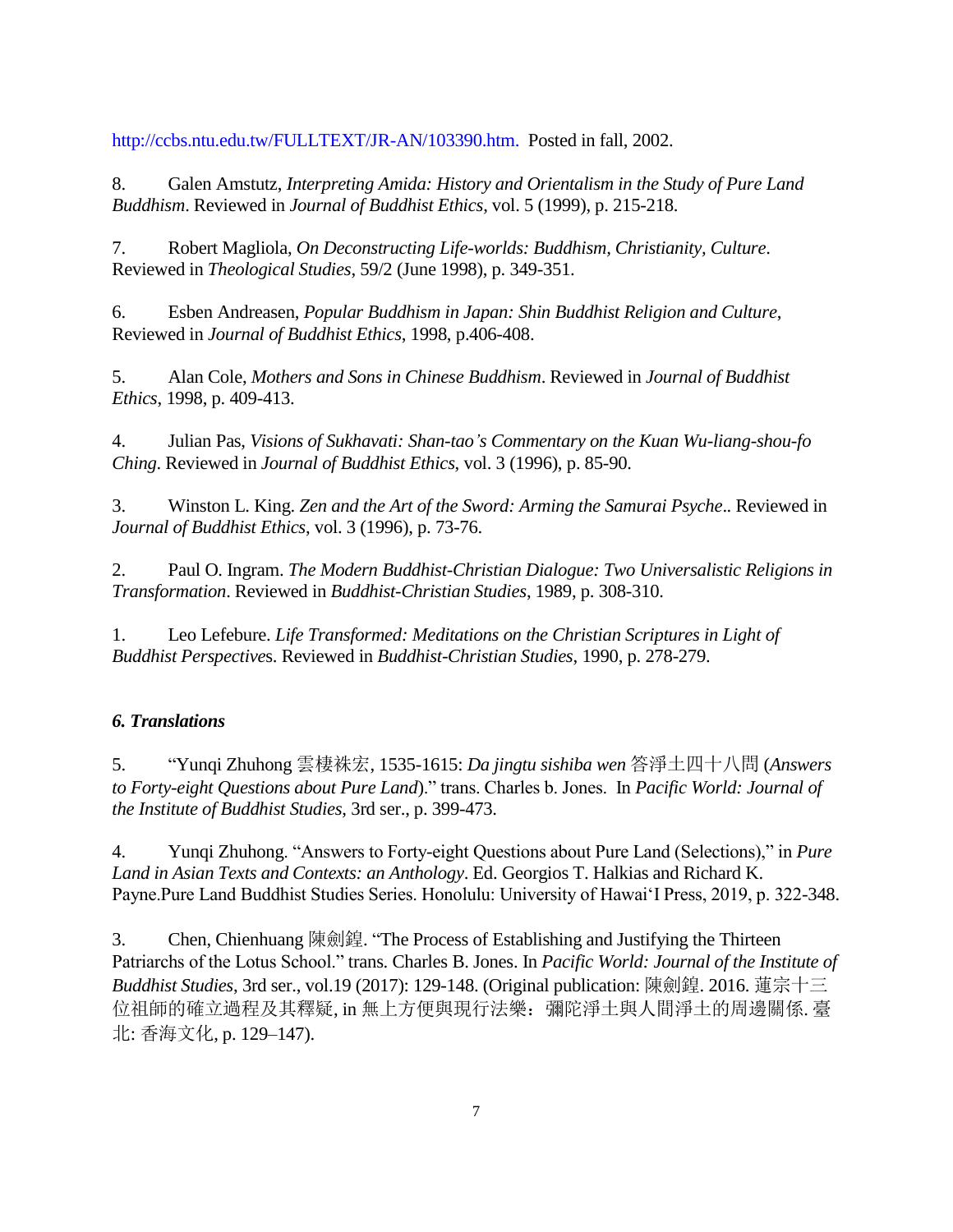2. "Treatise Resolving Doubts About the Pure Land (*Jingtu jueyi lun* 凈土決疑論) by Master Yinguang 印光 (1861–1947)," in *Pacific World: Journal of the Institute of Buddhist Studies.* 3rd series, no. 14 (2012), p. 27-61.

1. "*Pì xiè jí* 闢邪集*: Collected Refutations of Heterodoxy* by Ouyi Zhixu (蕅益智旭, 1599–1655)," in *Pacific World: Journal of the Institute of Buddhist Studies.* 3rd series, no. 11 (2011), p. 351-407.

# *7. Contributions*

8. "Taixu," in *Oxford Bibliographies,* module "Buddhism." Ed. Richard Payne. New York: Oxford University Press, July 2019. https://www.oxfordbibliographies.com

7. "Pure Land Practice," in the *Oxford Handbook of Buddhist Practice*, Oxford University Press, *forthcoming*.

6. "Yuan Hongdao," in *Brill Encyclopedia of Buddhism*. (Leiden: Brill, 2019), p. 2:806-809.

5. *Digital Dictionary of Buddhism* [\(http://www.buddhism-dict.net/ddb/\)](http://www.buddhism-dict.net/ddb/). Ongoing contributor. 46 entries as of March 1, 2014.

4. *The Routledge-Curzon Encyclopedia of Buddhism*. ed. Damien Keown and Charles Prebish. (London: Routledge, 2006) Wrote all articles on Chinese Buddhism.

3. Keown, Damien. *A Dictionary of Buddhism*. Oxford University Press, 2003. (contributor on East Asian Buddhism; submitted 90,000 words on 526 entries)

2. *Encyclopedia of Monasticism*. William Johnston, ed. Fitzroy Dearborn Publishers, 2000. (Two articles)

1. *The HarperCollins Dictionary of Religion*. ed. Jonathan Z. Smith. San Francisco: HarperSanFrancisco, 1995. (46 articles on Chinese Buddhism)

# *8. Other Media*

*Introduction to the Study of Religion*. 24-lecture DVD set in the "Great Courses" series of the Teaching Company, Chantilly, VA. November 2007.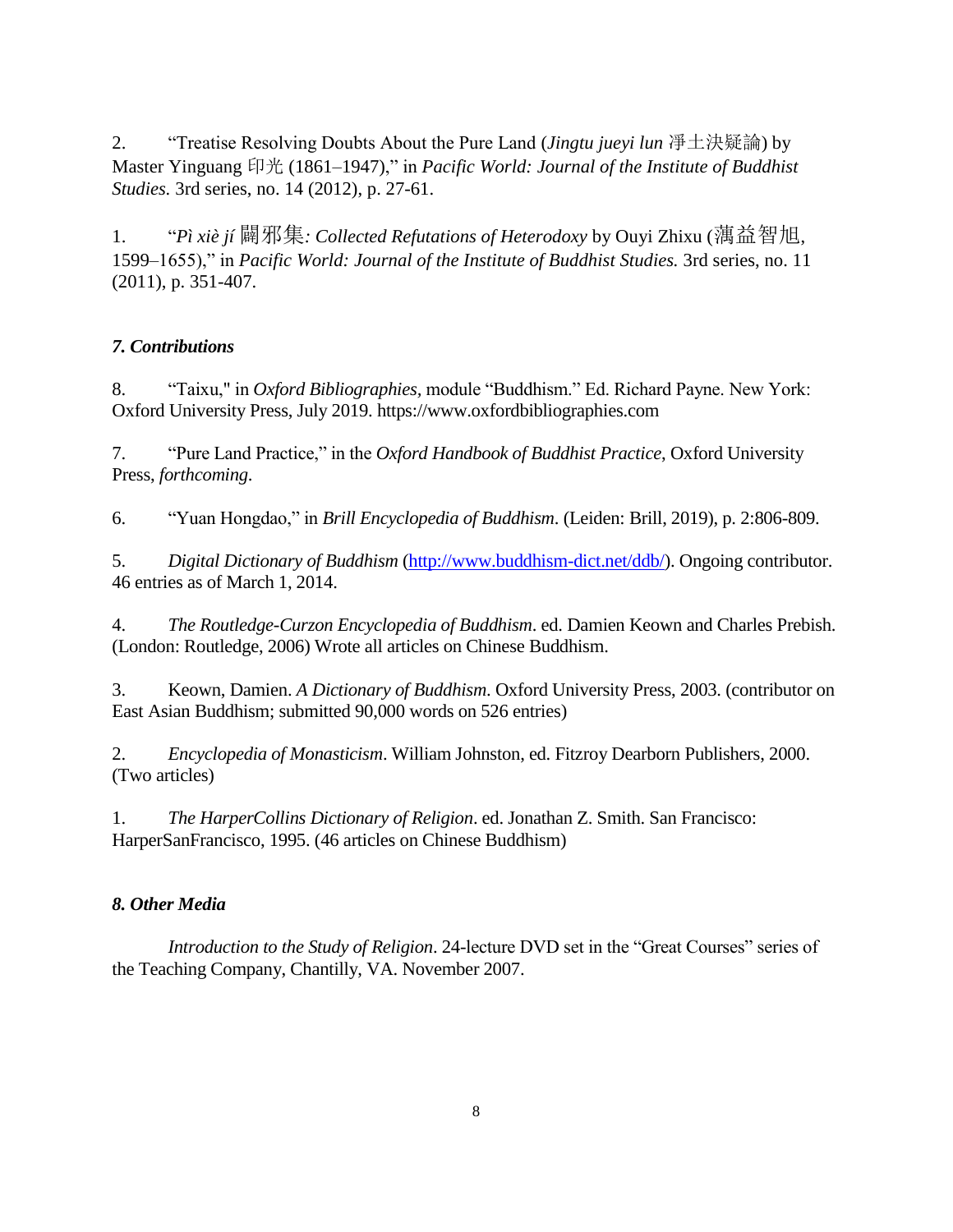# **PRESENTATIONS AND SEMINARS**

91. "No Braille Signage in Sukhāvatī? Pure Land Buddhist Teachings about Sensory Impairments." Annual Meeting, American Academy of Religion, San Diego, CA, November 23, 2019.

90. "Buddhism Confucianism, Daoism, and Shinto," for the Foreign Service Institute, Arlington, VA, October 22, 2019.

89. "Taixu and the Importation of Utopian Literature in Twentieth Century China," at the 2019 International Conference on Buddhism and Social Science, Dharma Drum Mountain, Jinshan, Taiwan, June 29, 2019.

88. "Religious Diversity in America: A Boundary or a Bridge?" for Smithsonian Associates, Washington DC, April 2, 2019.

87 "Buddhism: Rebirth without a Self, Escape without a Trap," National Consortium for Teaching about Asia seminar, The Madeira School, McLean, VA, March 9, 2019.

86 "Confucianism: Navigating the Way toward Humanity," National Consortium for Teaching about Asia seminar, The Madeira School, McLean, VA, February 23, 2019.

85 Keynote address, "Intersections of Religious Practice, Science, Healing, and Dialogue: Buddhism in the Twenty-first Century," at the conference "Religion in the 21st Century: Religion, Science, Healing & Dialogue" held at the Yeonggwang International Maum Retreat Center, South Korea, May 18, 2018.

84 Discussant for the panel "Laying It Out: Late Ming Elite Cultural Productions in a Buddhist Context," annual meeting of the Association for Asian Studies, Washington DC, March 25, 2018.

83 Informal presentation on current research at the D.C. Buddhist Studies Colloquium, Georgetown University, February 10, 2018.

82. "Where is the Human Realm? An Examination of Ven. Taixu's  $\overline{\mathcal{R}}$   $\overline{\mathbb{E}}$  Concept of Renjian  $\overline{\mathcal{R}}$ 間 in his Pure Land Writings" at the conference "The Dissemination of Humanistic Buddhism Throughout East and Southeast Asia" held at the Centre for the Study of Humanistic Buddhism, Chinese University of Hong Kong, January 6-7, 2018.

81. "Remarks on Current Research on Taixu 太虛 and the Pure Land in the Human Realm 人間 淨土," The 5th Symposium on Humanistic Buddhism held in Fo Guang Shan, Kaohsiung, Taiwan, Dec. 15-17, 2017. Talk presented in Mandarin.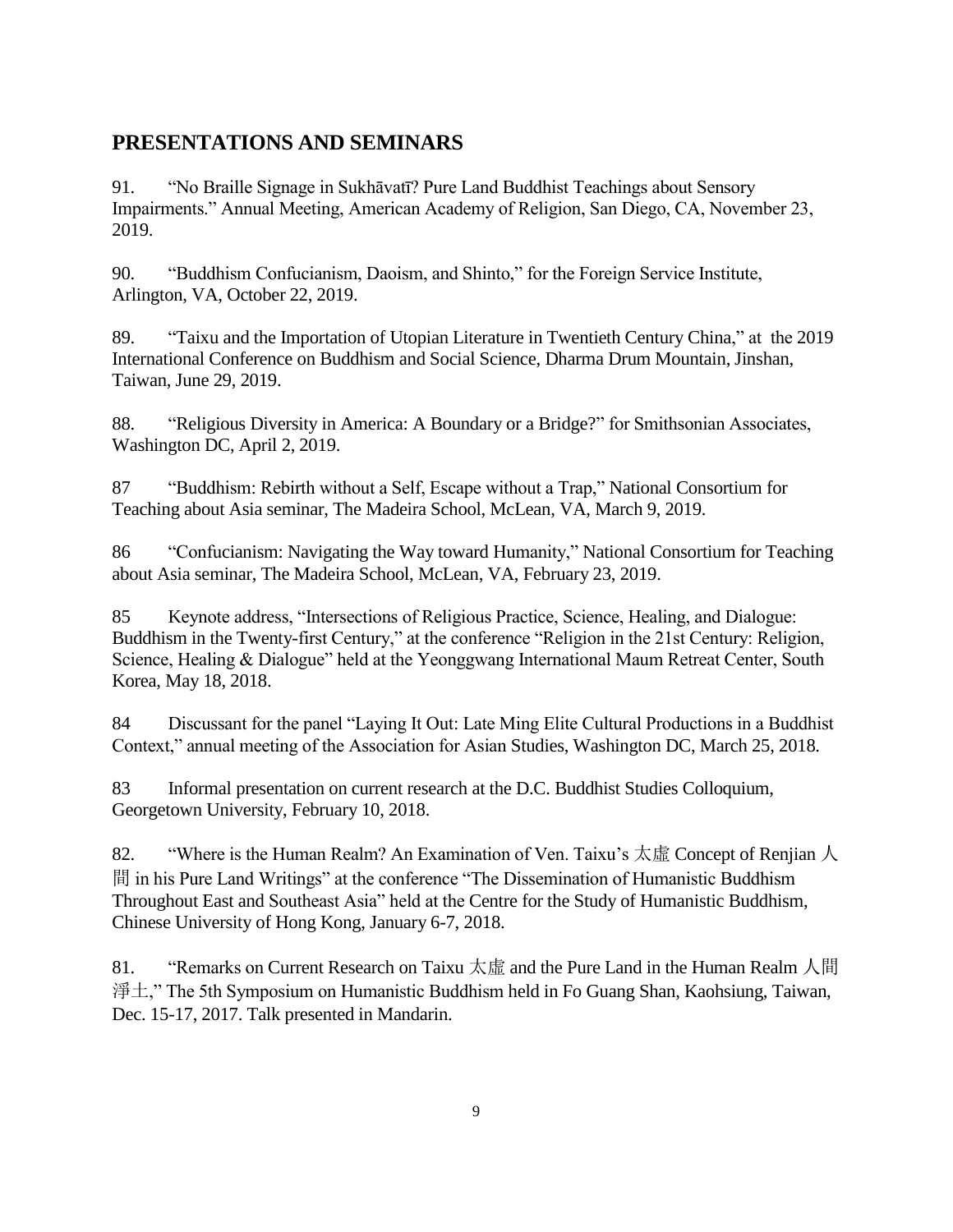80. "A Brief Reflection on Mochizuki Shinkō's *Pure Land Buddhism in China: a Doctrinal History*," International Association of Shin Buddhist Studies pre-conference session with the Annual Meeting of the American Academy of Religion, Boston, Nov. 17, 2017.

79. "What is Chinese Pure Land Buddhism?" at the 18th Triennial Congress of the International Association of Buddhist Studies, Toronto, Canada, August 23rd, 2017.

78. "Reorienting the Study of Chinese Pure Land Buddhism" at the International Institute of Asian Studies, University of Leiden, Netherlands, May 31, 2017.

77. "Understanding Religion" for the Smithsonian Associates, Washington, D.C., January 17, 24, 31, and Feb. 7, 2017.

76. "A Re-examination of Ven. Taixu's 太虛 *Jiànshè rénjiān jìngtǔ lùn* 建設人間淨土論 ('On the Establishment of the Pure Land in the Human Realm')" at the International Conference "Implementation of Humanistic Buddhism in East Asia and South East Asia" held December 2-3, 2016 at the Chinese University of Hong Kong.

75. "Master Sheng-yen's Pure Land Teachings: Synthesizing the Traditional and the Modern" at the 6th International Sheng Yen Buddhist Conference "Chinese Buddhism and Master Sheng Yen in the Contexts of Modernity and the Buddhist Historical Imagination" in Taipei, Taiwan July 1, 2016.

74. "The Pedagogy of Chinese Sutra Translation" at the conference "Sutra Transmission and Translation" hosted by the Dunhuang Research Institute and the Woodenfish Foundation at Dunhuang, China on June 16, 2016.

73. "How Did Zen Become Zen?" for the Smithsonian Associates, Washington DC, May 24, 2016.

72. "Western Pure Land, Mind-Only Pure Land, or Humanistic Pure Land: Intersections in Practice and Social Action" at the conference "Humanistic Pure Land and Amitabha Pure Land," Centre for the Study of Humanistic Buddhism, Chinese University of Hong Kong, January 9-10, 2016.

71. "Self-Power (*zìlì* 自力) and Other-Power (*tālì* 他力) in Late Imperial Chinese Pure Land Buddhism: Negotiating the Boundary of Self and Buddha," at the 17th Biennial Conference of the International Association of Shin Buddhist Studies, "Subjectivity in Pure Land Buddhism," Berkeley, California, August 7-9, 2015.

70. "Religious Belief and Practice in an Age of Science," keynote address for the international symposium "Religion in the 21st Century: The Relevancy of Doctrine in a Digital Age," July 8, 2015 in Washington, D.C. The symposium was sponsored by Youngsan University of Seon Studies, Seoul, South Korea.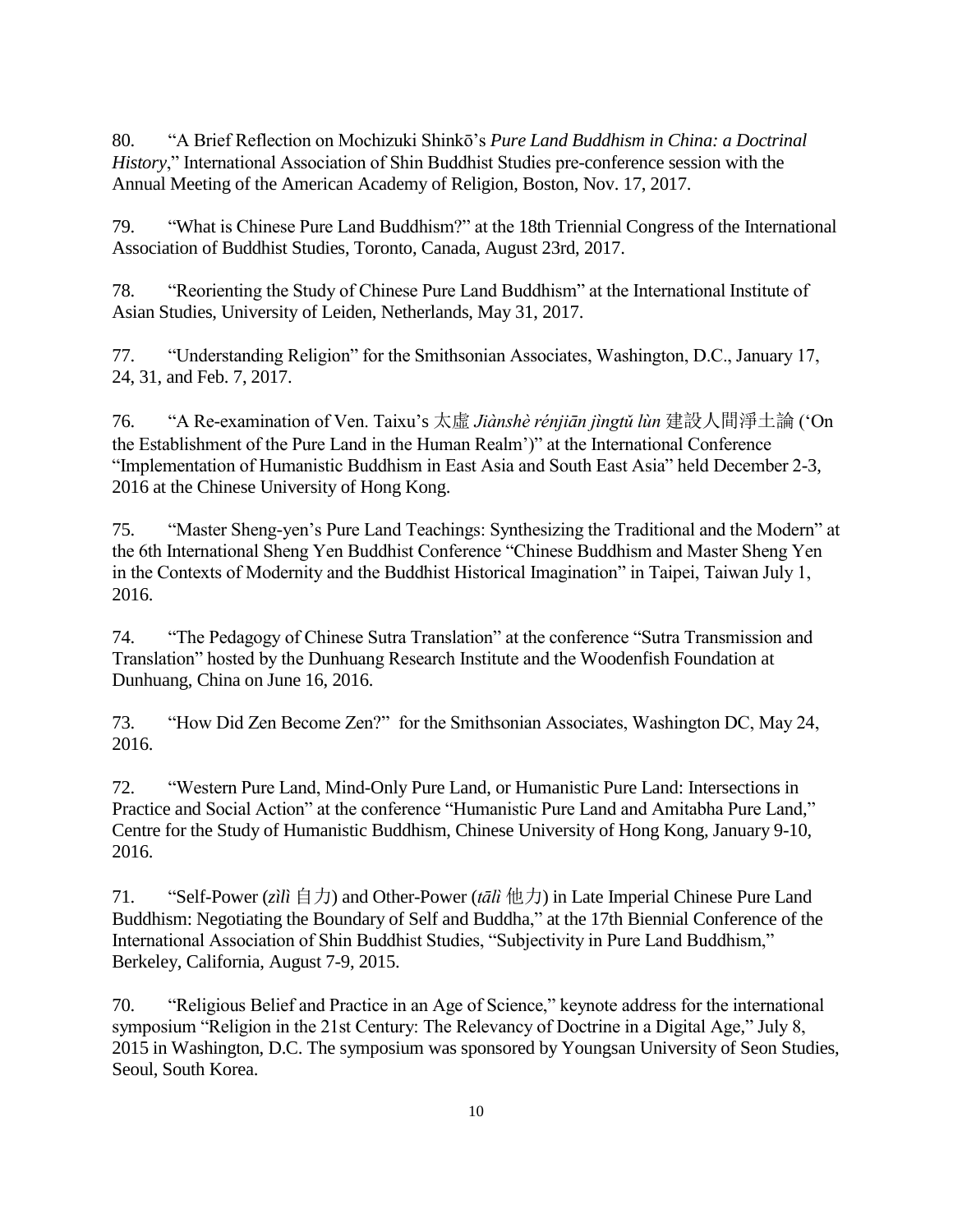69. "Is a *Dazangjing* a Canon? On the Use of 'Canon' with Regard to Chinese Buddhist Anthologies" at the conference "Study of Block-printed Edition of Tripitaka, Past, Present and Future" at Zhejiang Gongshang University, Hangzhou, China on May 10, 2015. Paper submitted in English, presentation delivered in Mandarin.

68. Led the seminar "Christian Pluralism in America" for the faculty of the Religious Studies Center, Brigham Young University, Provo, Utah on April 8, 2015.

67. "The Canon Never Published: Yuan Hongdao 袁宏道 (1568–1610) and the Identification of a Pure Land Canon in the Late Ming Dynasty" at the Third International Conference on the Chinese Buddhist Canon, Brigham Young University April 9-10, 2015 in Provo, Utah.

66. "Yuan Hongdao 袁宏道 and the *Coral Grove* (*Shānhú Lín* 珊瑚林): Gentry Buddhist Discourse in the Late Ming Dynasty" at the annual meeting of the Association for Asian Studies, Chicago, Ill., March 27, 2015.

65. "Buddhism" and "Taoism and Confucianism" for the Smithsonian Associates, Washington, D.C., January 29 and February 12, 2015.

64. "The Jesuit-Confucian Encounter in Late Ming China and the Formation of the 'Secular'" at the Annual Meeting of the American Academy of Religion on November 24, 2014 in San Diego.

63. "Jesuit-Chinese Interactions in the Late Ming Dynasty: Lost in Translation?" at the conference "Language, Culture and Reality: East and West," held at the Institute of Cross-Cultural Studies and Academic Exchange and the Department of South Asia Studies, University of Pennsylvania, October 3-4, 2014.

62. "The Daoist Philosophy of Zhuang Zi" for the Smithsonian Associates, Washington, D.C., May 7, 2014.

61. "*Coral Grove* (*Shānhú Lín* 珊瑚林) by Yuan Hongdao 袁宏道 (1568–1610): Religion and Salon Culture in the Late Ming Dynasty," at the Annual Meeting of the American Academy of Religion in Baltimore, Maryland, November 25, 2013.

60. "The Establishment of Chinese Ordination Platforms in Taiwan during the Japanese Period 1895–1945" at the conference "Bordering the Borderless: Faces of Modern Buddhism in East Asia" held at Duke University, Durham, North Carolina, on October 4-5, 2013.

59. "Defining Humanity: Western and Asian Religious Perspectives" for the Smithsonian Associates in Washington, D.C., Sept. 16, 2013.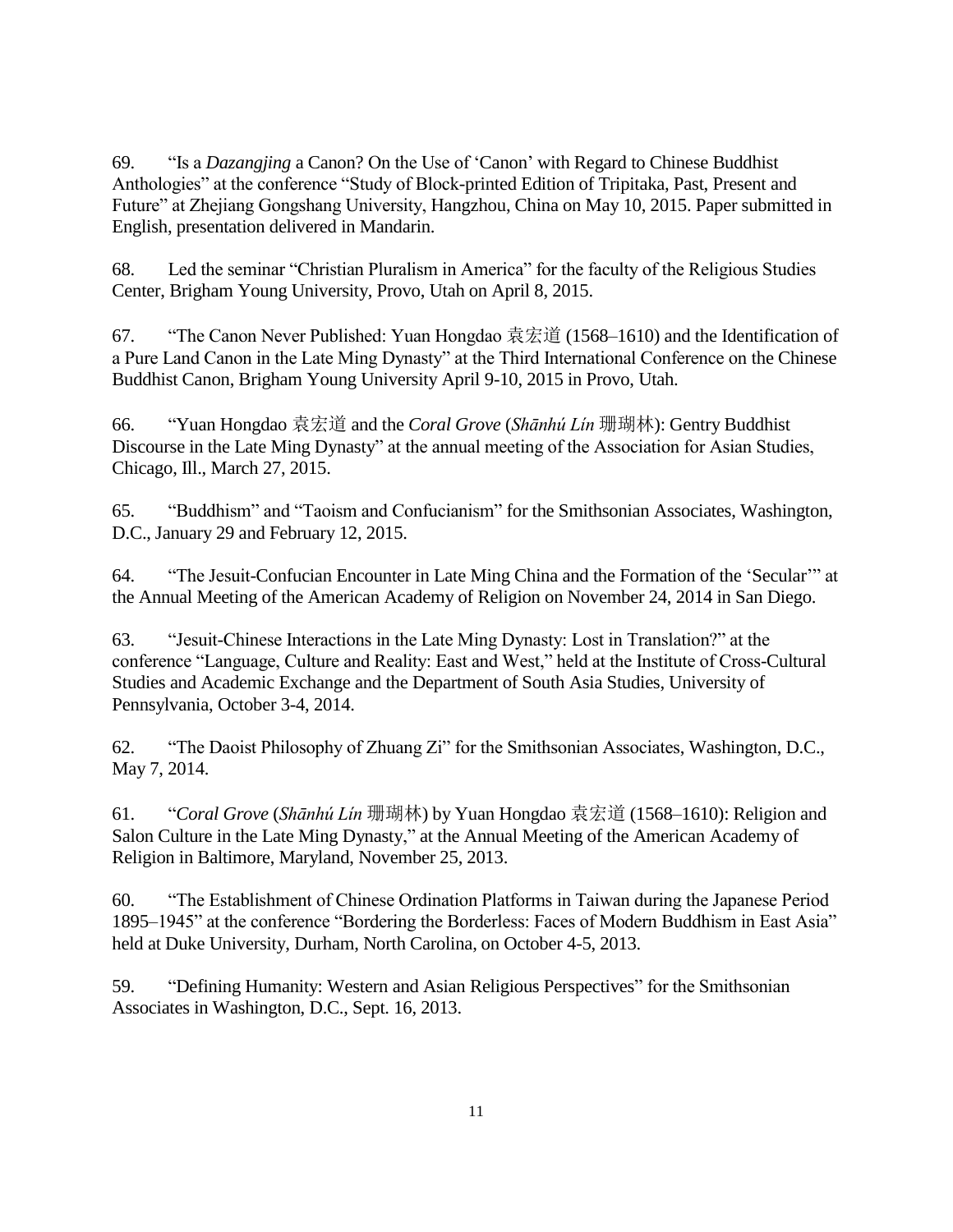58. "Self-Power and Other-Power in Early Modern Chinese Pure Land Thought" at the conference "The Pure Land in Buddhist Cultures: History, Image, Praxis, Thought," University of British Columbia, Vancouver, British Columbia, June 2, 2013.

57. "Creation and Causality in Chinese-Jesuit Polemical Literature" at the 9th Annual "Midwest Conference on Chinese Thought," University of Dayton/Wright State University, Dayton, Ohio, May 11, 2013.

56. "The Prospects for Interreligious and Intercultural Understanding: the Jesuit Case and its Theoretical Implications" at the conference "Understanding Religious Pluralism: Perspectives from Theology and Religious Studies," Georgetown University Thursday, May 24, 2012.

55. "The Lord of Heaven or the Great Ultimate? Chinese Responses to the Jesuits' Proposition of a Primordial Chinese Monotheism" at Regis College, University of Toronto, on Tuesday, March 8, 2011.

54. "Concluding Remarks," at conference "The World of Matteo Ricci" Penn State University, January 15, 2011.

53. "Buddhist and Confucian Responses to Jesuit Literature of the Late Ming Dynasty.," at Fo Guang University, Yilan, Taiwan, May 26, 2010.

52. 中國凈土思想內的戒律及修行基礎 (Foundations of Ethics and Practice in Chinese Pure Land Buddhism), at Fo Guang University, Yilan, Taiwan, May25, 2010.

51 "Pushing Back: Chinese Responses to the Jesuits' Proposition of a Primordial Chinese Monotheism," lecture given at the Dept. of Religion and Culture, University of Saskatchewan, Saskatoon, on March 11, 2010.

50 "Historical and Cultural Contexts for Interreligious Dialogue," lecture given at St. Thomas More College, Saskatoon, Saskatchewan on March 10, 2010.

49 Lectured on the "*Tao Te Ching*" for the Smithsonian Associates in Washington, DC on October 20, 2009.

48 Lectured on Chinese religions at the Foreign Service Institute, Arlington, Virginia, on Tuesday, August 25, 2009.

47 "What Has Worked: Kinds of Dialogue," at the conference "Nurturing the Next Generation of Interreligious Leadership," at Virginia Theological Seminary on May 1, 2009.

46 "Modernization and Traditionalism in Buddhist Almsgiving in Taiwan," at the Baldy Center for Law and Social Policy at the State University of New York at Buffalo, March 3, 2009.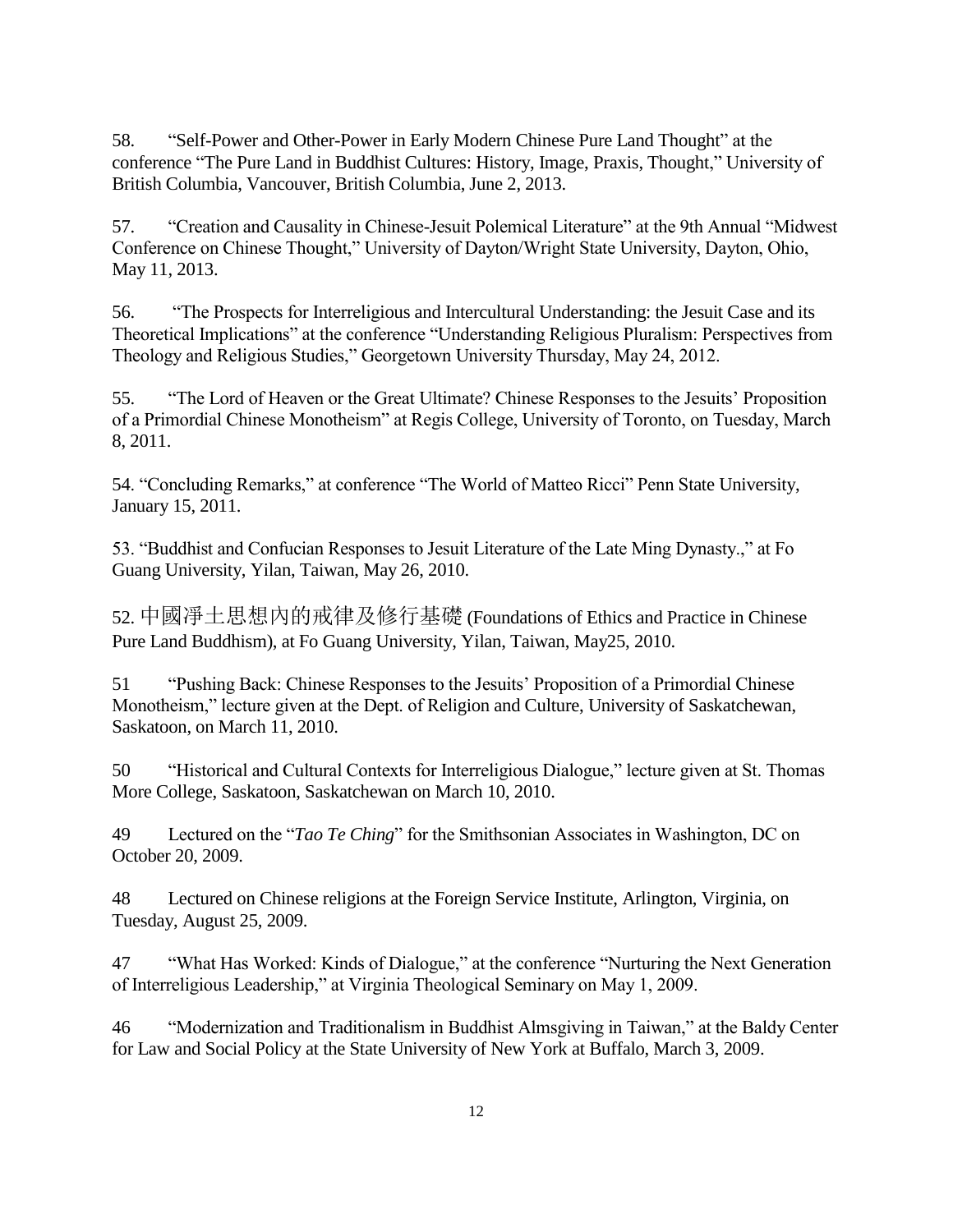45 "Buddhism: Freeing the Self That Wasn't There," an all-day seminar for the Smithsonian Associates, November 13, 2008.

44 "Contextualizing Gentry Buddhism in the Late Ming Dynasty" at the Annual Meeting of the American Academy of Religion in Chicago on November 3, 2008.

43 "Contextualizing Gentry Buddhism in the Late Ming Dynasty" at the Congress of the International Association of Buddhist Studies, Emory University, Atlanta, Georgia, June 27, 2008.

42 "The Religions of China: Visions of the Way," an all-day seminar for the Smithsonian Associates, Washington, DC, May 27, 2008.

41 "Modernization and Traditionalism in Buddhist Almsgiving: The Case of the Buddhist Compassion Relief Tzu-chi Association in Taiwan" at the Chun Chiu Conference on Buddhist Activism in Greater China and Beyond, held at Oregon State University, Corvallis, Oregon, April 25 and 26, 2008.

40 "The Buddhist Compassion Relief Tzu-Chi Association and the Ambiguous Modernization of Charity in Taiwan" at the 2008 TECRO/USC Taiwan Studies Symposium "Taiwan's Religions, Political Process, and Civil Society," at the University of South Carolina, Columbia, April 2, 2008.

39 Discussant on Panel, "New Directions in Fieldwork on Chinese Buddhism: Comparing Approaches from Religious Studies, Anthropology, and Sociology" at the 2008 annual meeting of the Association for Asian Studies, Atlanta, Georgia, April 6, 2008

38 "The Dao of Daoist Studies and Ethical Reflection: A Follow-up to Dr. Livia Kohn's 'Being at One with Heaven and Earth: The Ethical Integration of Self, Society, and Nature in Daoism,'" at the conference "A Common Morality for the Global Age," The Catholic University of America, March 30, 2008.

37 "The Buddhist Compassion Relief Tzu-Chi Association in Modern Taiwan: the Ordinary Bodhisattva in the Framework of Humanistic Buddhism" at the colloquium "The Bodhisattva Path" held at George Washington University December 3, 2007.

36 "The Meaning and History of Scripture in World Religions," a Lecture for the Smithsonian Associates, February 6, 2007.

35 "The Bodhisattva Ideal: Buddhahood Reclaimed," a Lecture for the Smithsonian Associates, Washington, D.C., January 30, 2007.

34 "Yuan Hongdao (1568–1610) and the *Xifang helun*: Advancing Pure Land Thought in Late Ming China," paper given at the Annual Meeting of the American Academy of Religion, Washington, DC, Nov. 19, 2006.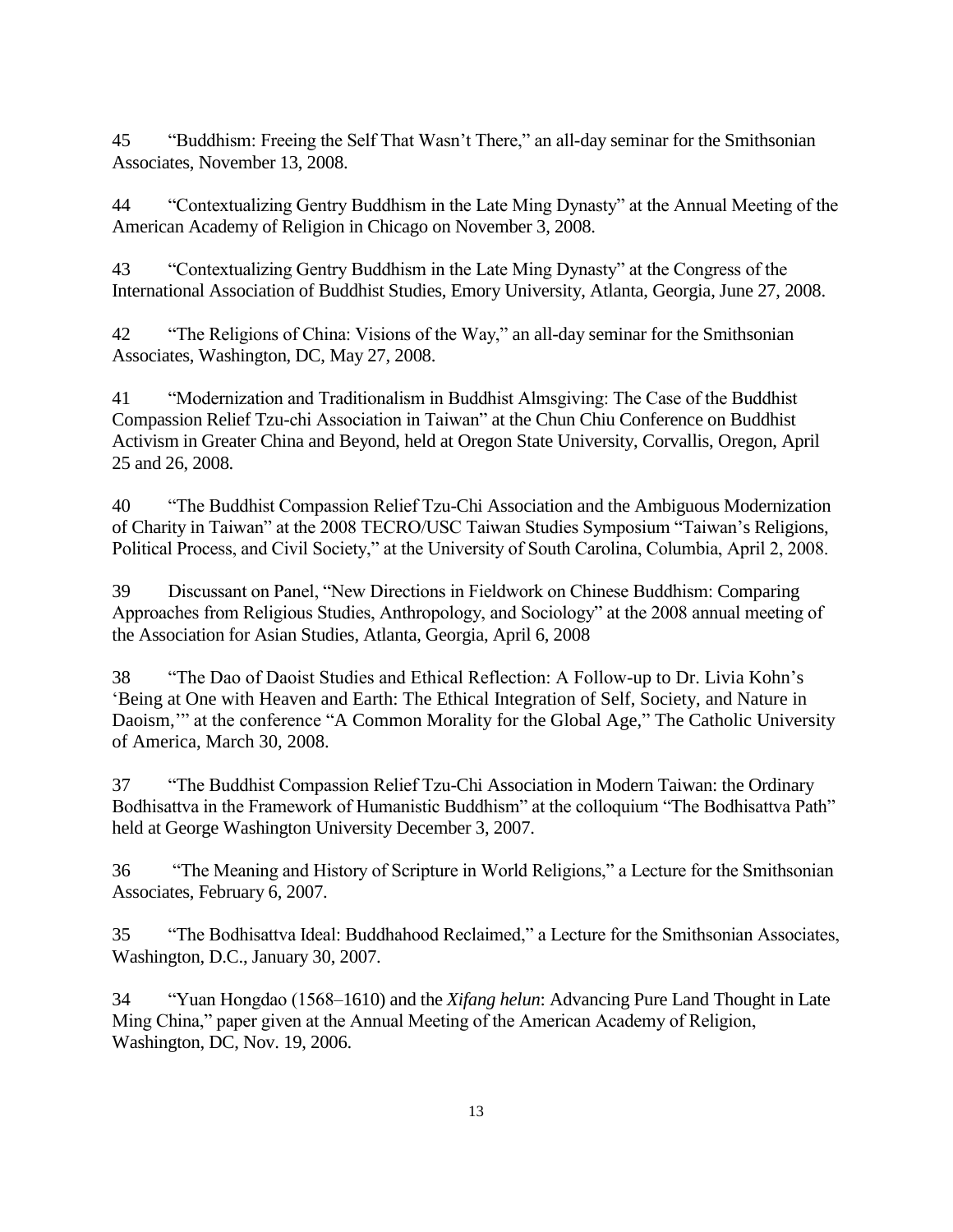33 "The Buddhist Compassion Relief Tzu-Chi Association: Lay Buddhism in Modern Taiwan" at the conference "The Lotus Sutra and Lay Buddhism" held June 26-29, 2006, in Ningbo, China.

32 "Confucius," lecture in series "Man, Myth, Idea, Ideal: Five Great Spiritual Masters" for the Smithsonian Associates, Washington, D.C., May 18, 2006.

31 "The Buddha," lecture in series "Man, Myth, Idea, Ideal: Five Great Spiritual Masters" for the Smithsonian Associates, Washington, D.C., April 20, 2006.

30 "Buddhist Responses to Jesuit Missionaries in 16th and 17th Century China," Institute for Interreligious Study and Dialogue at the Catholic University of America, Washington, D.C. on March 30, 2006.

29 "Marketing Buddhism in the United States of America: Elite Buddhism and the Formation of Religious Pluralism," at the Numata Conference "Buddhism and Orientalism" held March 11, 2006, at the University of Toronto.

28 "Tao Te Ching" for the Smithsonian Associates at the Museum of American History on March 7, 2006.

27 "Yuan Hongdao's *Xifang helun* and Lay Pure Land Buddhism in the Late Ming Dynasty," a seminar presented for the Buddhist Studies forum, the Barker Center, Harvard University, February 27, 2006.

26 "Buddhist Responses to Jesuit Missionaries in the Late Ming Dynasty" at the Washington Area Traditional China Colloquium at Georgetown University, November 12, 2005.

25 "Yuan Hongdao de ''Xifang helun'' yu wan Ming jingtu sixiang fazhan" 袁宏道的 '西方 合論' 與晚明凈土思想發展 ("Yuan Hongdao's *Comprehensive Treatise on the West* and the Development of Pure Land Thought in the Late Ming") at National Chengchi University, Taipei, Taiwan, May 4, 2005. Presentation given in Mandarin Chinese.

24 "Yuan Hongdao's *Xifang helun* and the Development of Late Ming Pure Land Thought," at Chung-Hwa Institute of Buddhist Studies, Jinshan, Taiwan. April 21, 2005.

23 Participant, Fulbright China Research Forum, City University of Hong Kong, Jan. 17-20, 2005.

22 Discussant, "Conference on the Development and Practice of Engaged Buddhism," Tzu Chi University, Hualian, Taiwan, Nov. 12-14, 2004. Papers read and comments presented in Mandarin.

21 "Understanding Bernstein's *Mass*: then and now," at symposium for the performance of Leonard Bernstein's *Mass*, The Catholic University of America, April 1, 2003.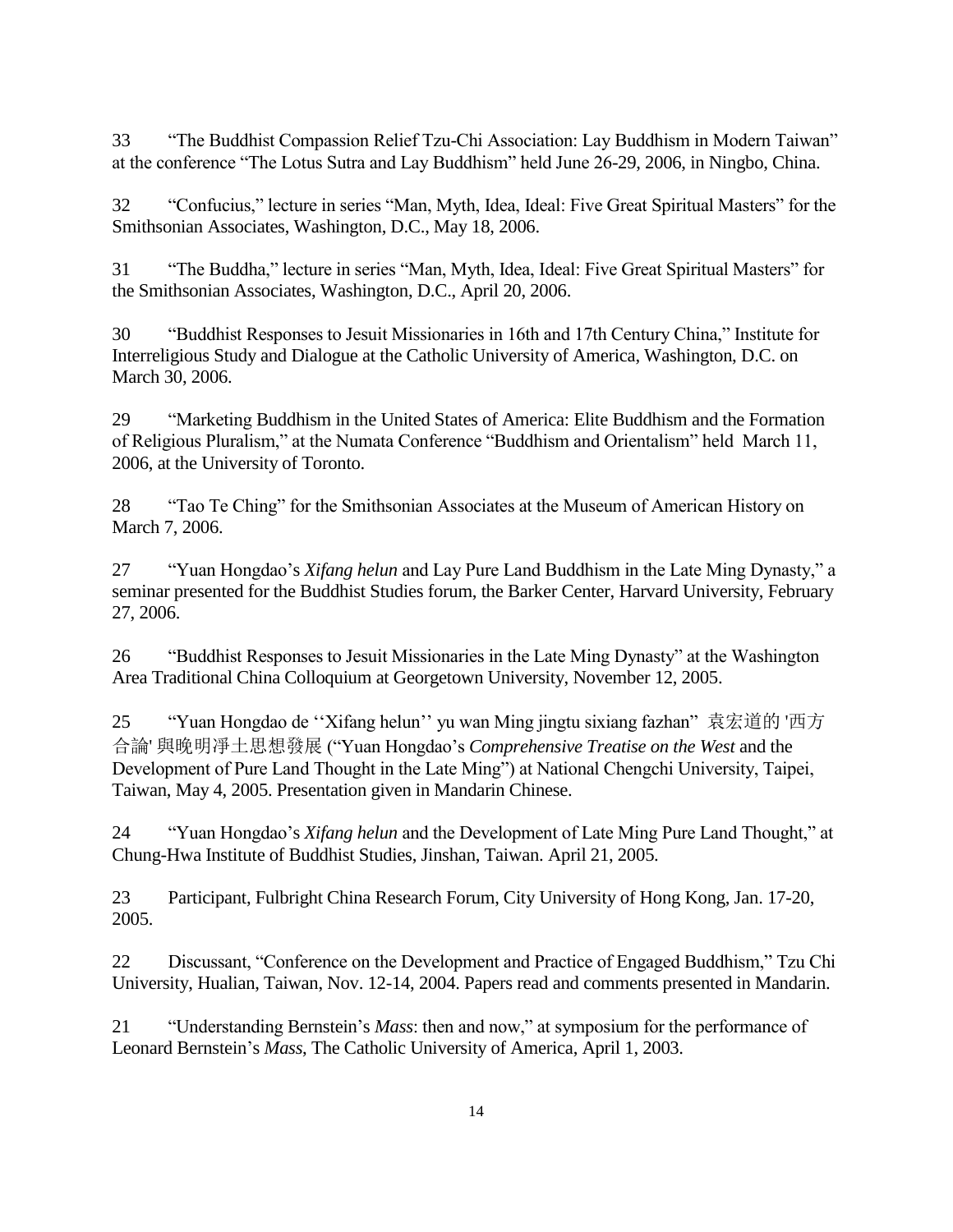20 "Emptiness, Kenosis, History, and Dialogue: The Christian Response to Masao Abe's Notion of 'Dynamic *Sunyata*' in the Early Years of the Abe-Cobb Buddhist-Christian Dialogue" at the McKenna Symposium for the Theology Faculty at Georgetown University, October 5, 2002.

19 Panelist and respondent for a presentation by Dr. Keith Ward of Oxford entitled "Talking About God After September 11th." The presentation was held at Virginia Theological Seminary on Sept. 12, 2002.

18 "Foundations of Ethics and Practice in Chinese Pure Land Buddhism" on August 5, 2002 at the Chung-Hwa Institute of Buddhist Studies in Jinshan, Taiwan.

17 "Models of Interreligious Dialogue," presented at the conference "Islam and the Dialogue of Civilizations," Riyadh, Saudi Arabia, March 20, 2002.

16 "The Paradox of Precepts in Chinese Pure Land Buddhism," presented at the American Academy of Religion Annual Meeting, Denver CO, November 18, 2001.

15 Speaker at "Parish Education Day," Virginia Theological Seminary, October 6, 2001. Morning presentation: "Teaching World Religions in the Parish." Afternoon presentation: "Understanding Islam."

14 "A Comparison of Western and Buddhist Models of Religious Diversity," presented at the Chung-hwa Institute of Buddhist Studies, Taipei, Taiwan, August 8, 2001.

13 Discussant on panel "Pious Ghosts and Troublesome Monks: the Dynamics of Patronage in Early Indian Buddhism," at Human Sciences Center, George Washington University, February 27, 2001.

12 Moderator of panel, "The Singularity of Jesus Christ? Responses to the Papal Document *Dominus Iesus*." Washington Theological Consortium Faculty Group on Mission and World Religions, Virginia Theological Seminary, January 24, 2001.

11 "Buddhist Precepts and Resistance in Colonial Taiwan, 1895–1945," presented at the First Annual Japan at Chicago Conference, University of Chicago Center for East Asian Studies, May 26, 2000.

10 "How Shall I *Nianfo*? Let Me Count the Ways: a Study in Methods of Buddha-Invocation in Chinese Pure Land Buddhism," presented at the Annual Conference of the Association for Asian Studies, San Diego, CA, March 10, 2000.

9 Discussant on panel "Healing the Island of Greed: Perspectives on the Religious Renaissance in Contemporary Taiwan" at 1999 Annual Meeting of the American Academy of Religion, Boston MA, November 22, 1999.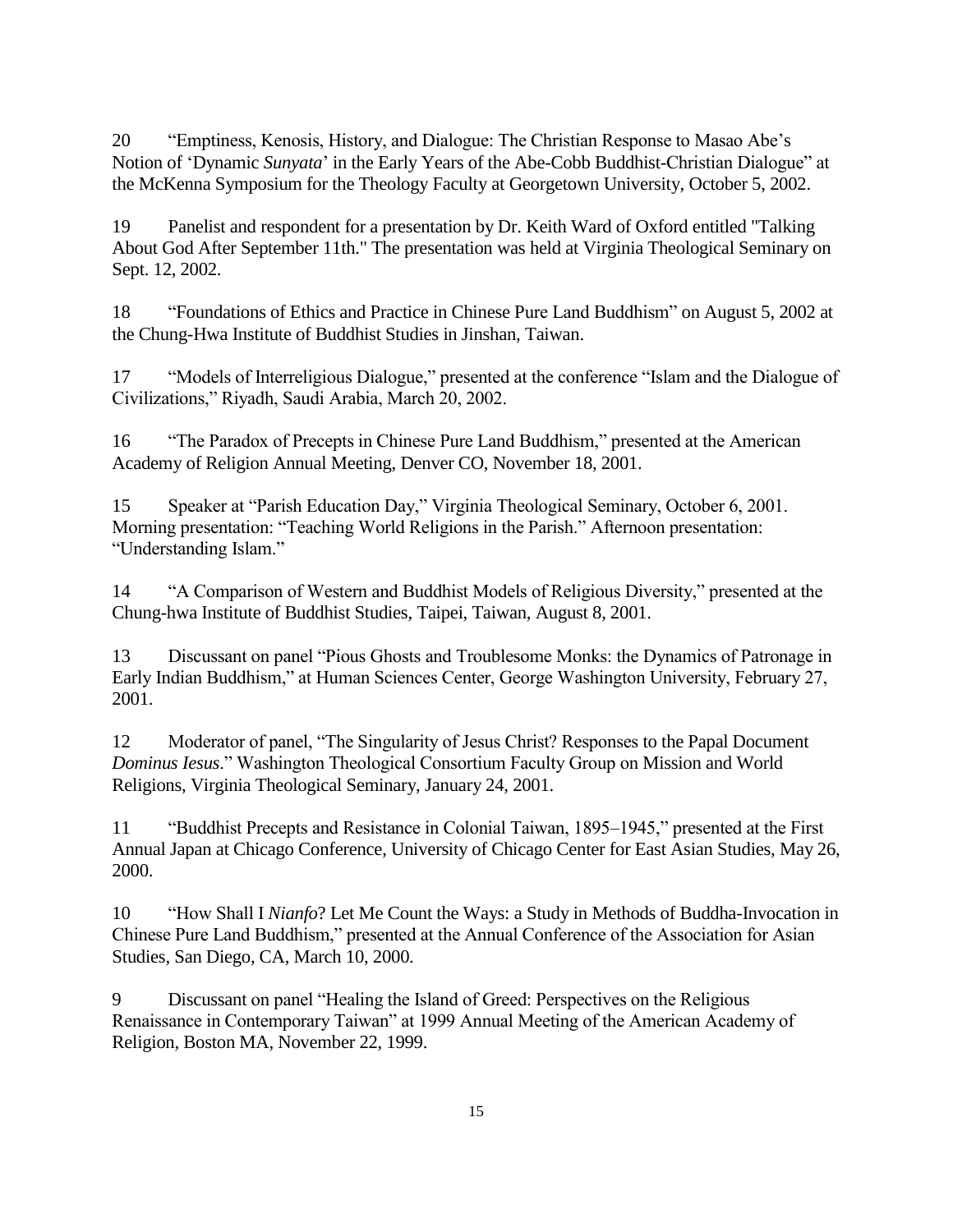8 "Precepts and Identity: How Chinese Buddhists Used Ordination as a Means of Resisting Assimilation in Japanese Colonial Taiwan, 1895–1945," presented at the "Conference on Shaping Identity: Buddhism, Ethnicity, and Nation in Asia," University of Hawaii, June 25-27, 1999.

7 "Buddhism and Marxism in Taiwan: Lin Qiuwu's Religious Socialism and its Legacy in Modern Times," presentation given at the 1999 North American Taiwan Studies Conference, University of Wisconsin, Madison, June 4-7, 1999.

6 "The Philosophy of Chinese Pure Land Buddhism," lecture given at the University of Virginia, March 5, 1999.

5 "Pure Land Apologetics in Post-Song Dynasty Chinese Buddhism," Buddhism Section, American Academy of Religion Annual Meeting, November 22, 1998.

4 "Religion in Taiwan at the end of the Japanese Colonial Period," for Third Midwest Taiwan Studies Conference, Washington University at St. Louis, Oct. 16-18, 1997. Paper given by invitation.

3 "Religion in Taiwan at the End of the Japanese Colonial Period." Chinese Religions Group, American Academy of Religion Annual Meeting, November 1996.

2 "Relations Between the Nationalist Government and the Buddhist Association of the Republic of China (BAROC) Since 1945." Buddhism Section, American Academy of Religion Annual Meeting, November 19, 1995.

1 "Taiwan Zaijia Fojiaotude Zongjiao Shenghuo Jieduan" ("Stages in the Religious Life of Lay Buddhists in Taiwan"). Ethnology Institute, Academia Sinica, Taipei, Taiwan, October 17, 1994. Presentation given in Mandarin Chinese.

# **LANGUAGES**

Modern spoken and written Mandarin Chinese: proficient.

Classical Chinese, emphasis on Buddhist texts: reading proficiency with use of appropriate reference tools.

Modern Japanese: reading proficiency with dictionaries. Modern French: reading proficiency with dictionaries. Modern Spanish: spoken and reading proficiency.

# **AWARDS AND HONORS**

Visiting Scholar, Institute of History and Philology, Academia Sinica, Taipei, Taiwan, 2004–2005.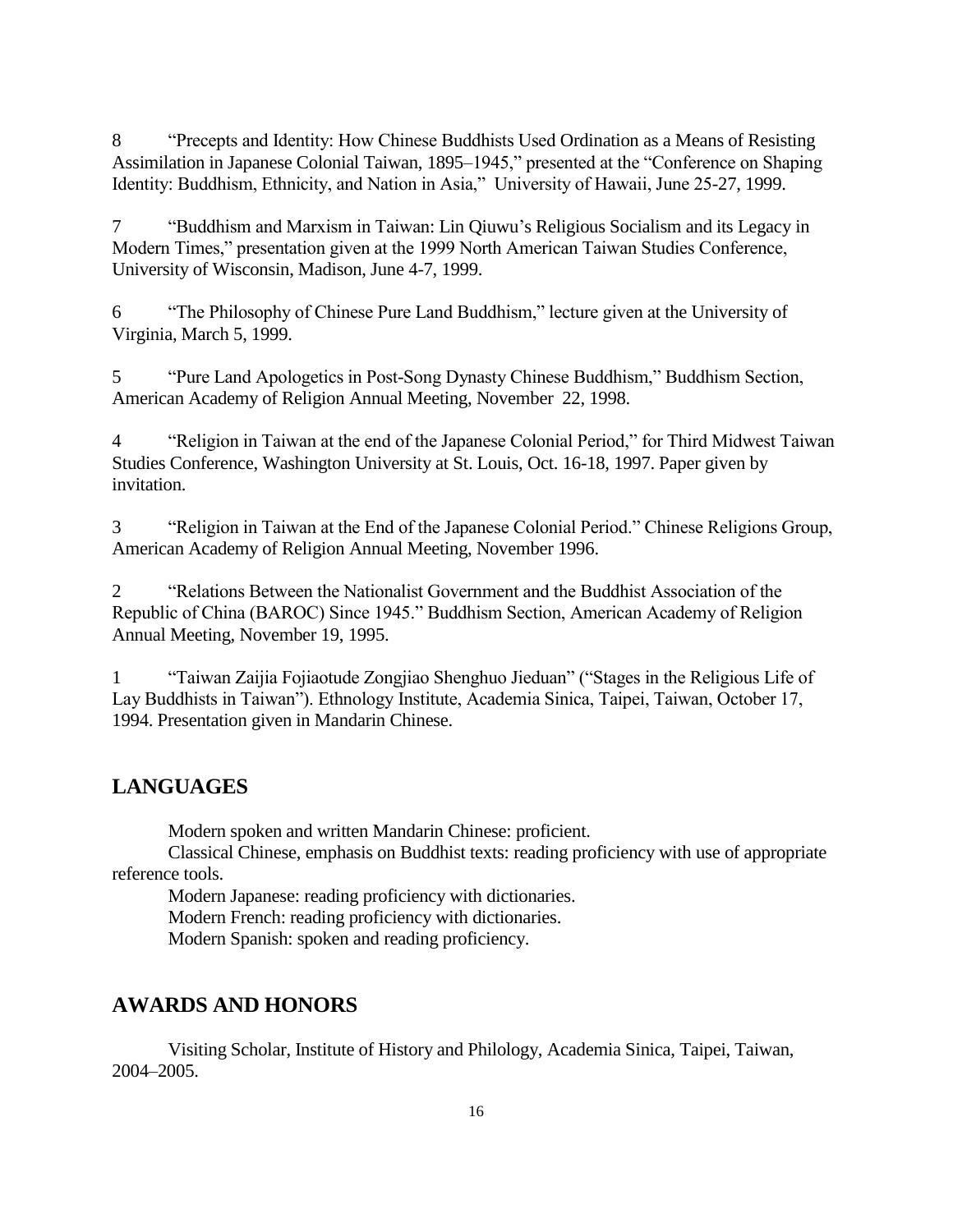Fulbright research grant for project, "Pure Land Buddhist Theology and Gentry Buddhism: the Life and Writings of Yuan Hongdao (1568–1610)." Grant period September 2004-June 2005.

Chiang Ching-kuo Foundation for Scholarly Exchange for the project, "The Study and Creation of Taiwanese Buddhist Digital Database." Grant period for two years 2001-2002.

Dean's Award, CUA School of Religious Studies, for pre-tenured faculty to make a presentation at a professional conference. Fall, 1999.

Chiang Ching-Kuo Foundation for Scholarly Exchange grant for five weeks of study in Taiwan; summer 1997.

University of Virginia Graduate Arts and Sciences Dissertation Year Fellowship; 1994–95 academic year.

Pacific Cultural Foundation Grant to fund field research for dissertation in the Republic of China, September 1993–May 1994.

Visiting Research Student, Ethnology Institute, Academia Sinica, Taipei, Taiwan, for 1993– 94 academic year.

Dupont Fellowship, University of Virginia, to fund dissertation research in the Republic of China for 1993–94 academic year.

Tuition grant from Inter-University Program in Chinese Language Studies in Taipei for 1992–93 academic year.

Ellen Bayard Weedon East Asia Travel Grant, summer 1990, summer 1991, summer 1992 to fund airfare for trips to the Republic of China for language study and dissertation field research.

William H.P. Young Award, summer 1990 for summer Chinese language study.

Skinner Scholarship, 1989–90 academic year, renewed 1990–91, 1991–92, and 1994–95 for graduate studies in religion at the University of Virginia.

## **RESEARCH INTERESTS**

Chinese Pure Land Buddhism; Buddhism in Taiwan; Interreligious Dialogue and religious diversity; Chinese responses to Jesuit missionary publications in late Ming dynasty; Ming dynasty gentry Buddhism.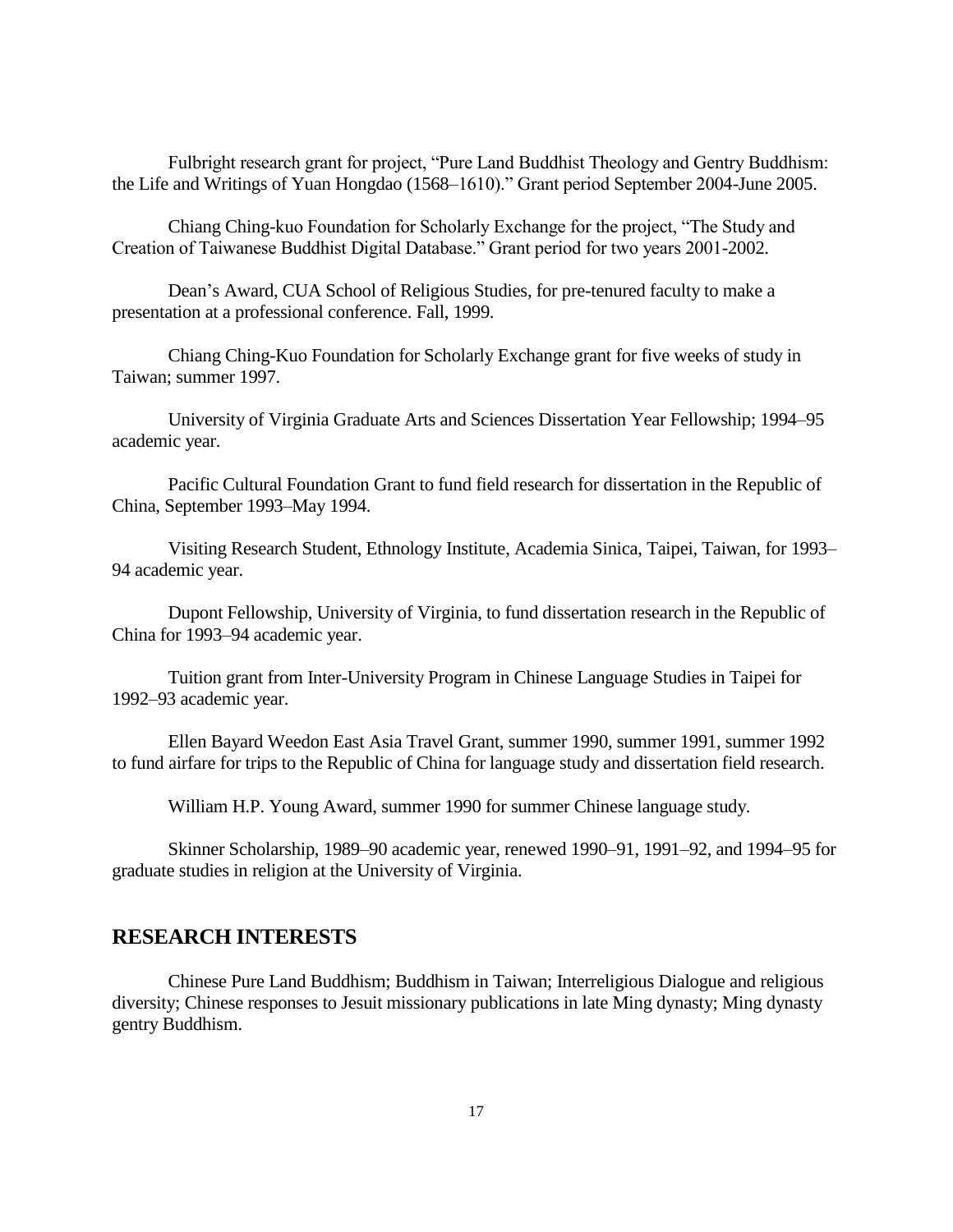# **PROFESSIONAL ACTIVITIES**

## *1. Academic Service*

Editorial Board, Chinese University of Hong Kong, Center for the Study of Humanistic Buddhism

Editorial Board, *Journal of Buddhist Ethics*

Co-organizer of conference "Sutra Transmission and Translation" hosted by the Dunhuang Research Institute and the Woodenfish Foundation at Dunhuang, China on June 16, 2016.

Organized panel, "Gentry Religion in Late Ming–Early Qing China" for Buddhism Section, 2013 Annual Meeting of the American Academy of Religion, Nov. 23-26, 2013.

Discussant at panel, "Buddhist Canons in Context: Compilation, Devotion, and Transformation," American Academy of Religion annual meeting, Chicago, Illinois, November 20, 2012.

Discussant at panel, The Impact of Biological Theories of Evolution on East Asian Buddhism Around the Early Twentieth Century." American Academy of Religion annual meeting, Atlanta, Georgia, October 30, 2010.

Discussant at panel "Making Money, Making Meaning, Making Merit: Exploring the Fit between Tourism, Development, and the Buddhist Revival in China Today," at 2009 Annual Meeting of the American Academy of Religion, Montreal, November 2009.

Reviewed applications for Fulbright China/Hong Kong/Taiwan Research grants for 2009– 2010 academic year.

Organizer of panel, "New Studies in Late Ming Chinese Buddhism" for Buddhism Section, 2008 Annual Meeting of the American Academy of Religion, Nov. 1-3, 2008.

Participated in Humanities Advocacy Day on Capitol Hill, visited two Maryland representatives and both Maryland senators to encourage funding of the NEH. March 3-4, 2008.

Screening Committee, Senior Research and Teaching Grants, 2008–2009 Academic Session. Foundation for Scholarly Exchange (Fulbright Washington Office), Fall 2007.

Visited office of Sen. Mikulski of Maryland on behalf of the American Academy of Religion to advocate for NEH and Fulbright funding on Nov. 20, 2006 as part of the AAR Capitol Hill Advocacy team.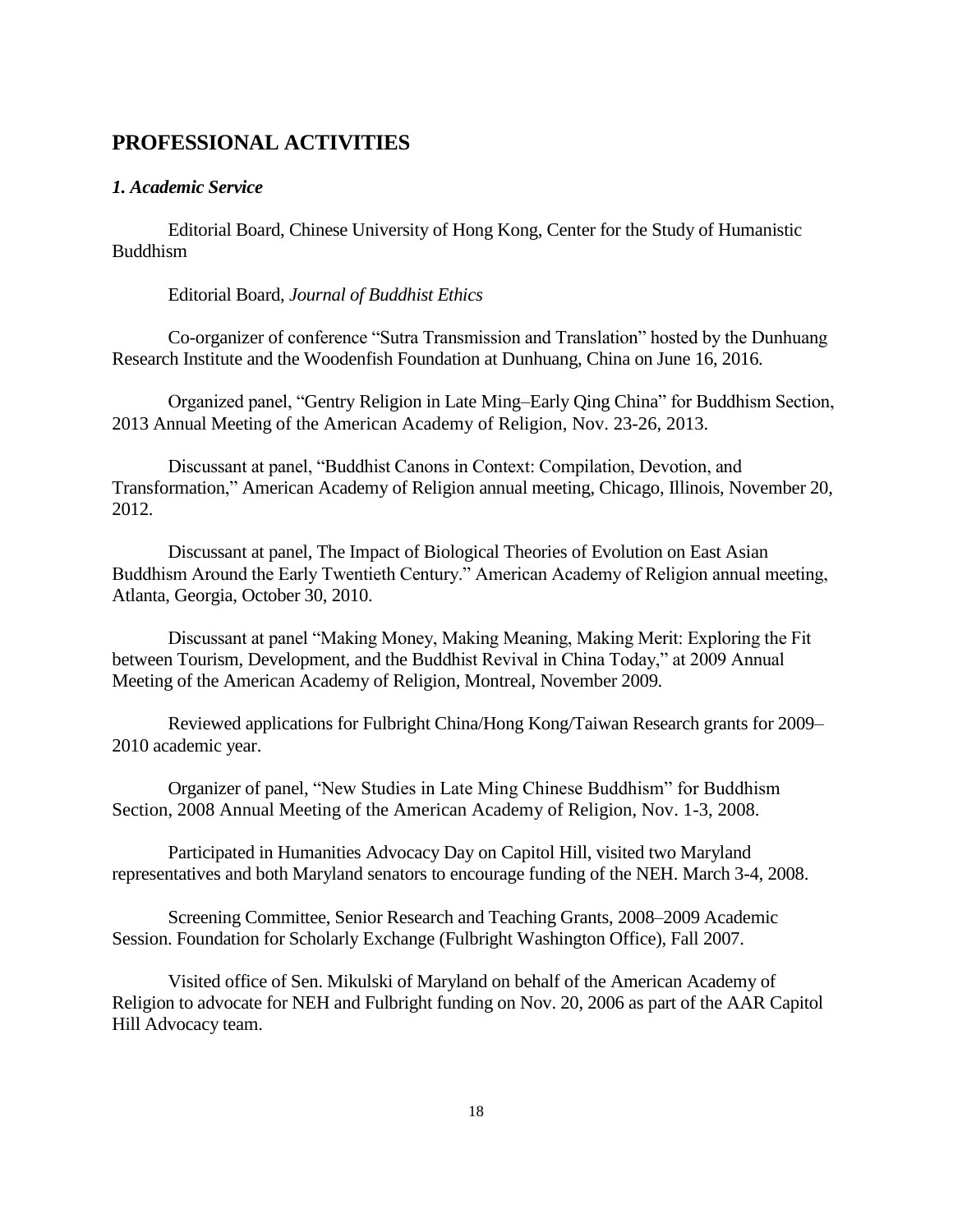Screening Committee, Doctoral, Post-Doctoral, Senior Research and Teaching Grants, 2005–2006 Academic Session. Foundation for Scholarly Exchange (Fulbright Taiwan Office), Fall 2004.

Panelist, National Endowment for the Arts Literature Division, Translation Grant Program. Fall, 2003.

Panelist, National Endowment for the Humanities Religious Studies Grant program. Fall, 2003.

Panelist, National Endowment for the Arts Literature Division, Translation Grant Program. September 10, 2001.

Consultant, Buddhist Roundtable, for Office of International Religious Freedom, U.S. Department of State, July 12, 2001.

Assistant Book Review Editor for East Asian Buddhism, *Journal of Buddhist Ethics*, 1996– 1998

Co-organizer of panel, "Religious Change in Postwar Taiwan," for 1996 Annual Meeting of the American Academy of Religion, Chinese Religions Group.

#### *2. Home Institution*

Director, Religion and Culture academic area, School of Theology and Religious Studies, The Catholic University of America, Fall 2017–

Editor of ATS accreditation self–study document, AY 2016–17.

Member, Academic Senate Executive Committee, 2017–2018.

Member, Academic Senate Committee on Committees and Rules, 2013–2019.

Co–chair, Graduate Committee, University Assessment Council, 2010.

Associate Dean for Graduate Studies, School of Theology and Religious Studies. 2009– 2015.

Assisted Department of Modern Languages in the hire of a Chinese language instructor, spring 2011.

Academic senator, School of Theology and Religious Studies, 2007–2010, 2015–present. (Serving on Senate Library Committee).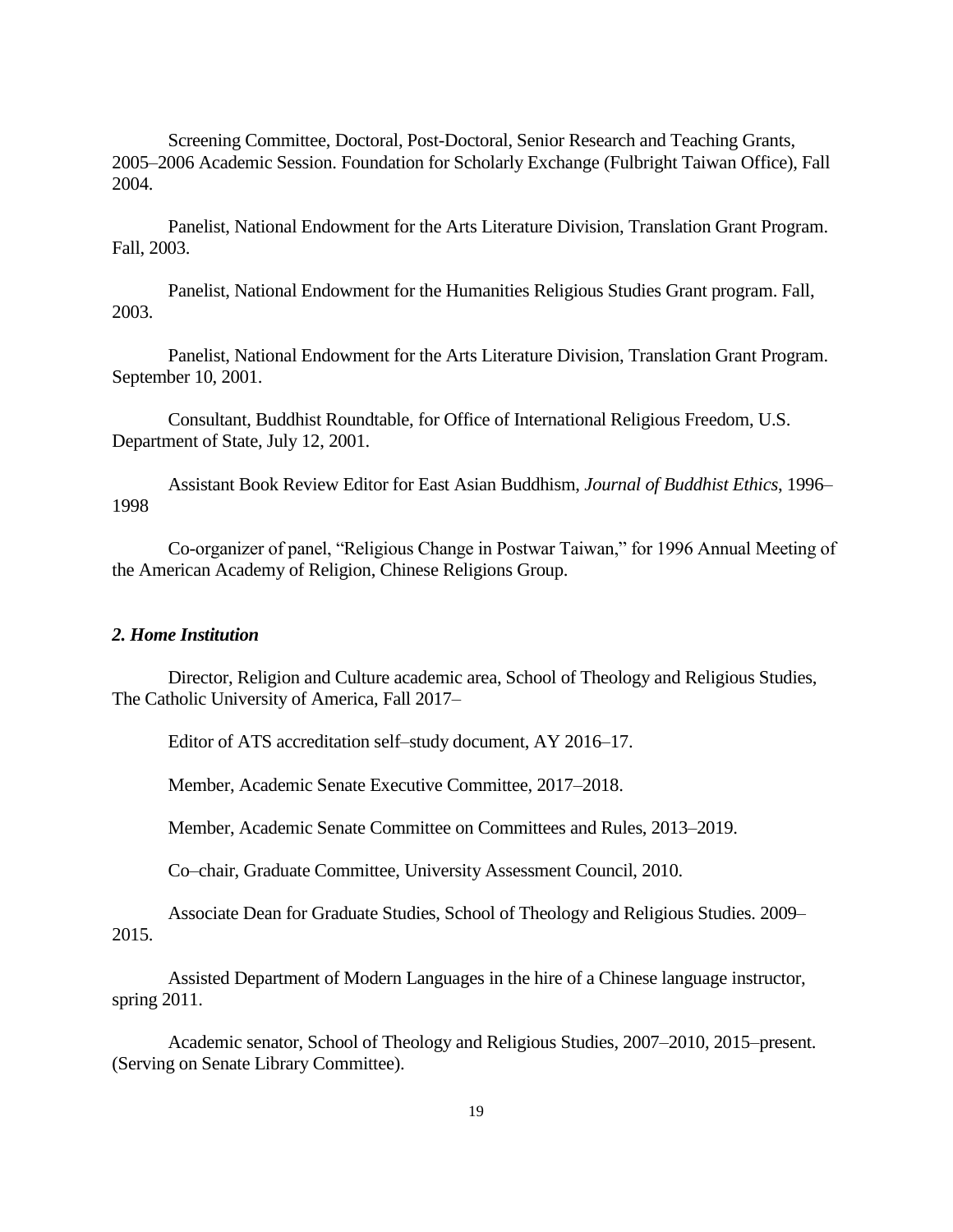Member, Executive Council, School of Theology and Religious Studies, The Catholic University of America, 2003–present.

Director, Religion and Culture academic area, School of Theology and Religious Studies, The Catholic University of America, Fall 2003–spring 2009.

Member, Search Committee (Dean of School of Architecture and Planning), AY 2002– 2003.

Member, BA Program Committee, School of Religious Studies, The Catholic University of America, Fall 2002–2003.

Executive Director, Catholic University of America Institute for Interreligious Study and Dialogue, 1999–2009.

#### *3. School of Theology and Religious Studies Associate Dean for Graduate Studies (2009–2015)*

Administer scholarship budget of \$1.5 million.

Responsible for new student orientation.

Meet with graduate students to resolve problems of course registration, academic leave, enrollment status, billing, etc.

Responsible for assessment of graduate programs and courses.

Responsible for oversight of recruitment and admission of graduate students.

Responsible for hiring and oversight of administrative assistant.

Redesigned proseminar program for new graduate students.

Wrote successful grant application to the Wabash Center under its "Graduate Programs Teaching Initiative" for \$15,000 to host a conference of doctoral alumni to assess effectiveness in teacher training held March 2012.

## **TEACHING EXPERIENCE**

#### CATHOLIC UNIVERSITY OF AMERICA, 1996–present

#### A. Graduate:

*Mahayana Buddhism*. A graduate survey course introducing Mahayana Buddhism, focusing on its rise, core philosophical issues, and transmission to China, Japan, Tibet, and the West.

*Seminar in Zen*. A doctoral seminar on Zen Buddhism focusing on its development in East Asia and its importation, reception, and adaptation to European and American society.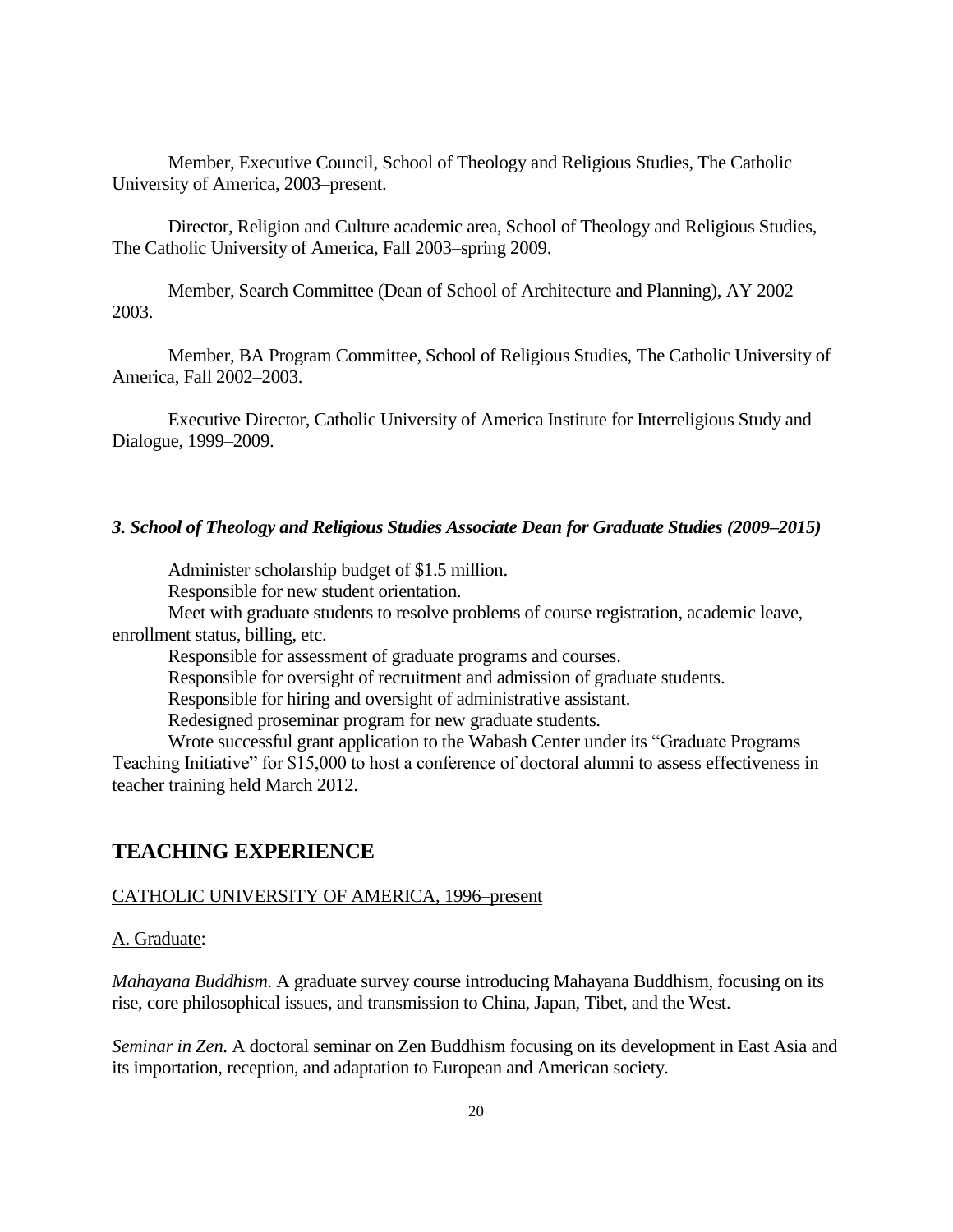*Introduction to the Study of Religion*. Required graduate course that introduces various theories and methodologies in the study of religion. These include the phenomenological or "history of religions" school, sociology, the Darwinian perspective, psychology, anthropology, Marxism, and feminism.

*Issues in Interreligious Dialogue*. A graduate seminar designed to introduce students to issues surrounding religious diversity and dialogue, particularly as these issues impact Christian theology.

*World Religions: Buddhism and Christianity*. A doctoral seminar focusing on Buddhist–Christian relations.

*Advanced Topics in Religious Studies*. A doctoral seminar focused on advanced theoretical and methodological issues in the field of religious studies. The primary focus is on the ways in which western scholars encounter other religious traditions, and focused on category–formation and issues in translation and commensurability.

*Taoism and Confucianism* and *Introduction to Buddhism* have both been taught as bound courses allowing graduate students to study alongside undergraduates.

#### B. Dissertation Direction and Reading:

Chen, Guang Qian. 2018. *Procreation in Marriage: A Study of the Teachings of the Catholic Church with Reference to Confucian Traditions and Contemporary Catholic Debates in China*. S.T.D. Dissertation. *Reader*.

Bahir, Cody R. 2017. *Reenchanting Buddhism via Modernizing Magic: Guru Wuguang of Taiwan's Philosophy and Science of 'Superstition.'* Ph.D. Dissertation, University of Leiden. *External reader*.

Beldio, Patrick. 2016. *Art and Beauty, Opposition and Growth in the Sri Aurobindo Ashram*. Ph.D. Dissertation. *Co-director*.

Tampe, Luis A. 2014. *Enuentro Nacional Hispano de Pastoral (1972-1985): An Historical and Ecclesiological Analysis*. Ph.D. Dissertation. *Reader*.

Nguyen, Khoa. 2014. *The Theology of Mission According to Stephen B. Bevans & Roger P. Schroeder in Light of the Vatican II Decree on the Church's Missionary Activity (Ad Gentes)*. S.T.L. Thesis. *Reader*.

Tseng, Jufang. 2013. *Emotional Conversion in Taiwan: a Study of Christian Proselytes from Buddhist, Daoist and Confucian Backgrounds*. Ph.D. Dissertation. *Reader*.

Lu, Wei-yu. 2012. *The Performance Practice of Buddhist* Baiqi *in Contemporary Taiwan*. Ph.D. Dissertation, University of Maryland. *External reader*.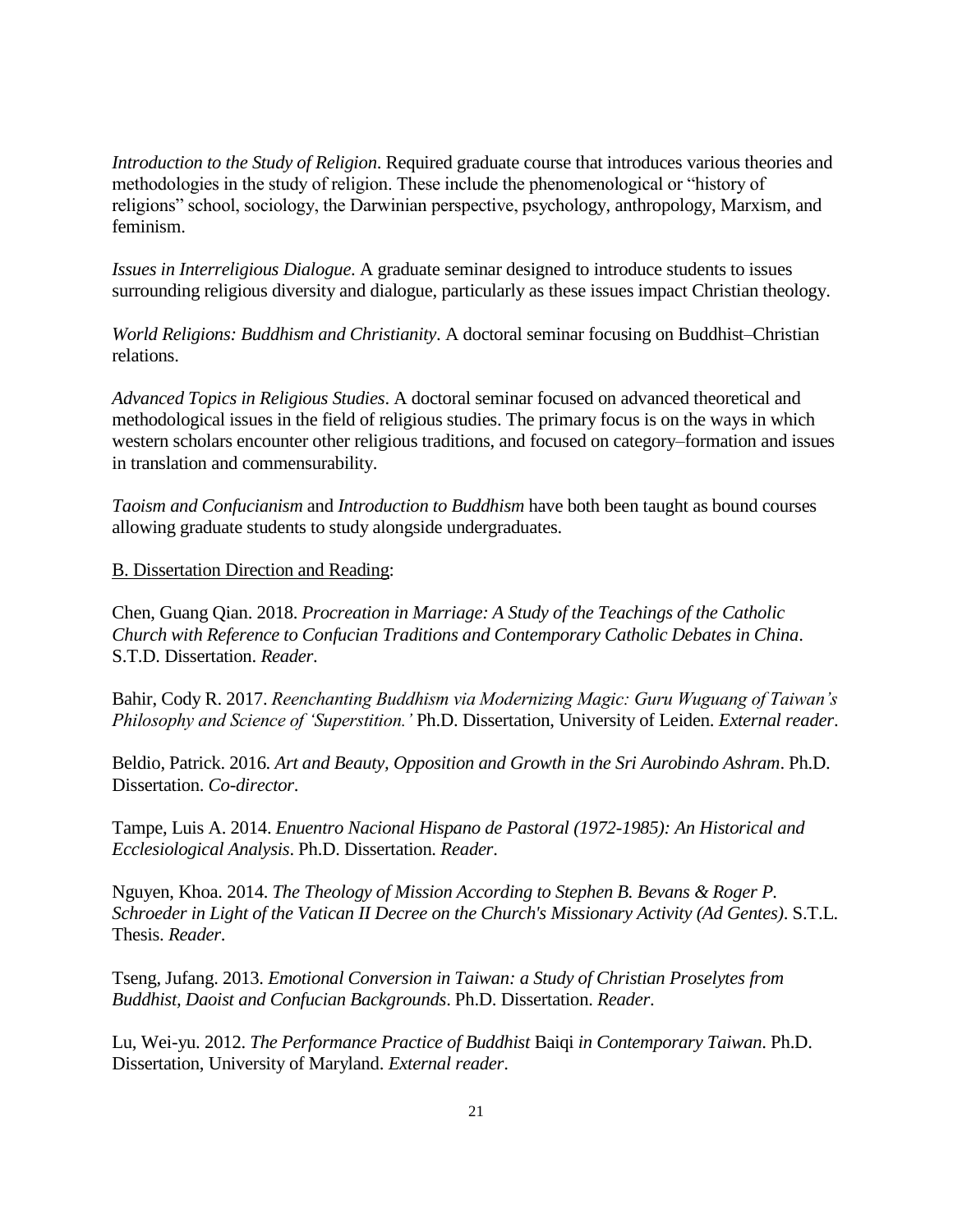Hammerstrom, Erik. 2010. *Buddhists Discuss Science in Modern China (1895-1949)*. Ph.D. Dissertation, Indiana University. *External reader*.

Jung, Duyoung. 2009. *A Communication Enrichment Retreat for Catholic Korean-American Couples, Employing the Trinitarian Mode of Communication*. D.Min. Project. *Reader*.

Zhang, Qiu-lin. 2007. *Liturgical Inculturation: A Comparative Study of Catholic Funeral Rites and Chinese Death Rituals—Toward Developing a Chinese Catholic Funeral Liturgy*. Ph.D. Dissertation. *Reader*.

Pham, Van T. 2002. *Filial Piety and Individual Freedom: Confucian Ethics and Gender Relations as Seen Through Two Vietnamese Novels*. Ph.D. Dissertation. *Reader*.

Karlson, Henry. Unfinished. *Eternal Perdition and Human Freedom: Hans Urs von Balthasar's Theology in Dialogue with the Mahāyāna Teaching of Asanga the Yogācārin*. Ph.D. Dissertation. *Co-director*.

#### C. Undergraduate:

*Senior Capstone Seminar*. A seminar course for Theology and Religious Studies senior majors exploring a chosen theme and culminating in a student presentation and major seminar paper.

*Classic Texts of World Religion*. An upper–level undergraduate seminar for the Honors Program that focused on reading Buddhist texts from India, Sri Lanka, China, Japan, and Tibet.

*Religious Classics of World Religions*. Undergraduate religion major seminar that examines canonical texts of Hinduism, Buddhism, Judaism, Taoism, Confucianism, and Islam. Aside from familiarizing students with the contents of these religious classics, the course also asks them to critically examine the concept of "scripture" as a category of religious studies.

*Issues in Religious Studies*. Undergraduate religion major seminar that is an introduction to and exploration of various ways in which scholars have sought to understand religion as such. These approaches include the phenomenological or "history of religions" school, sociology, biology, psychology, anthropology, Marxism, and feminism.

*Comparative Religious Texts*. An under graduate seminar that looks at "scripture" as a category in the study of religion, and examines individual scriptures from Christianity, Judaism, Hinduism, Buddhism, and Taoism.

*World Religions*. A survey course that explores Hinduism, Buddhism, Confucianism, Taoism, Shinto, Judaism, Islam.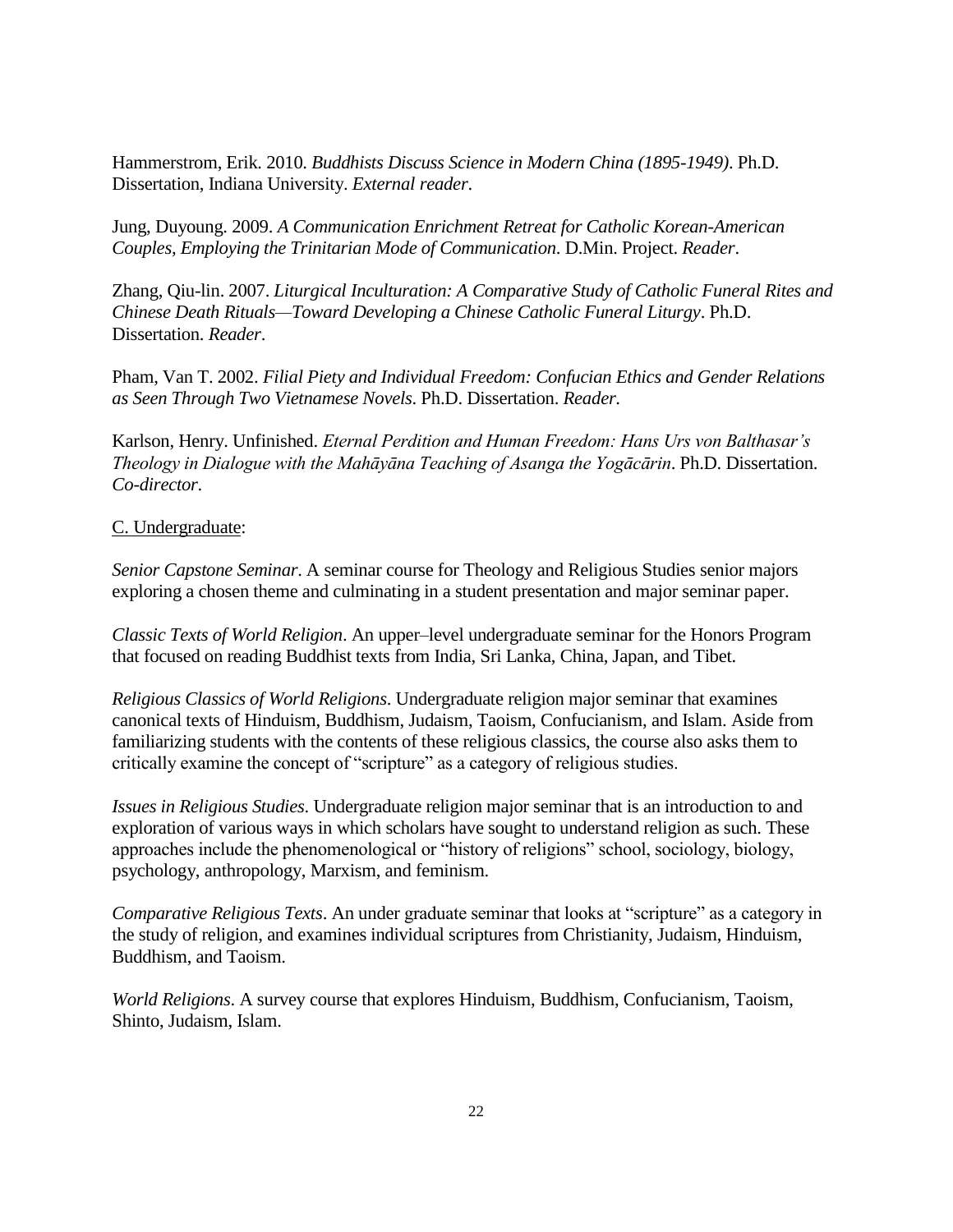*The Religious Quest*. A survey course that introduces student to the history and themes of the discipline of religious studies.

*Issues in Buddhist–Christian Dialogue*. A survey of recent literature and developments in the academic encounter of Buddhism and Christianity since the early 1980s.

*The Religious Dimension*. A survey of world religions. The content is the same as for World Religions above, with the addition of Christianity. A course that is aimed specifically at students for whom English is a second language.

*Introduction to Buddhism*. A survey course covering Buddhism in India, Southeast Asia, East Asia, Tibet, and western culture.

*Taoism and Confucianism* An introduction to the basic texts, practices, and historical development of the two indigenous Chinese religions.

*Chinese and Japanese Buddhism*. A survey course that looks at the Indian Buddhist tradition, its transmission into China and Japan, and its division into different schools of thought and practice. Special attention is given to seminal figures, philosophical advances, and historical development.

#### VIRGINIA THEOLOGICAL SEMINARY, ALEXANDRIA, VIRGINIA, SPRING 2000

*Christians Encountering Other Faiths*. A course for seminarians that looks at the history and theology of the Christian Church's encounter with other religious traditions. Students examine the history of encounter, official teachings and documents of various branches of Christianity relating to missions and dialogue, and the emerging field of "theology of world religions."

#### CARLETON COLLEGE, NORTHFIELD, MINNESOTA 1995–96

Visiting Assistant Professor of Religion, Dept. of Religion. Responsible for design and execution of the following courses:

*Chinese Religious Thought*. Introductory course covering Taoism, Confucianism, Chinese Buddhism, and Neo–Confucianism.

*Japanese Religion and Culture*. Introductory course covering Japanese prehistoric and folk religion, Shinto, Japanese Buddhism, and New Religions.

*Introduction to Religion*. Introductory course covering methodological issues in the study of religion including phenomenology, sociology, anthropology, psychology, and feminism. *Zen and Pure Land Buddhism*. An upper–level undergraduate seminar dealing with the history, doctrines, major thinkers, and primary texts of the two dominant forms of East Asian Buddhism.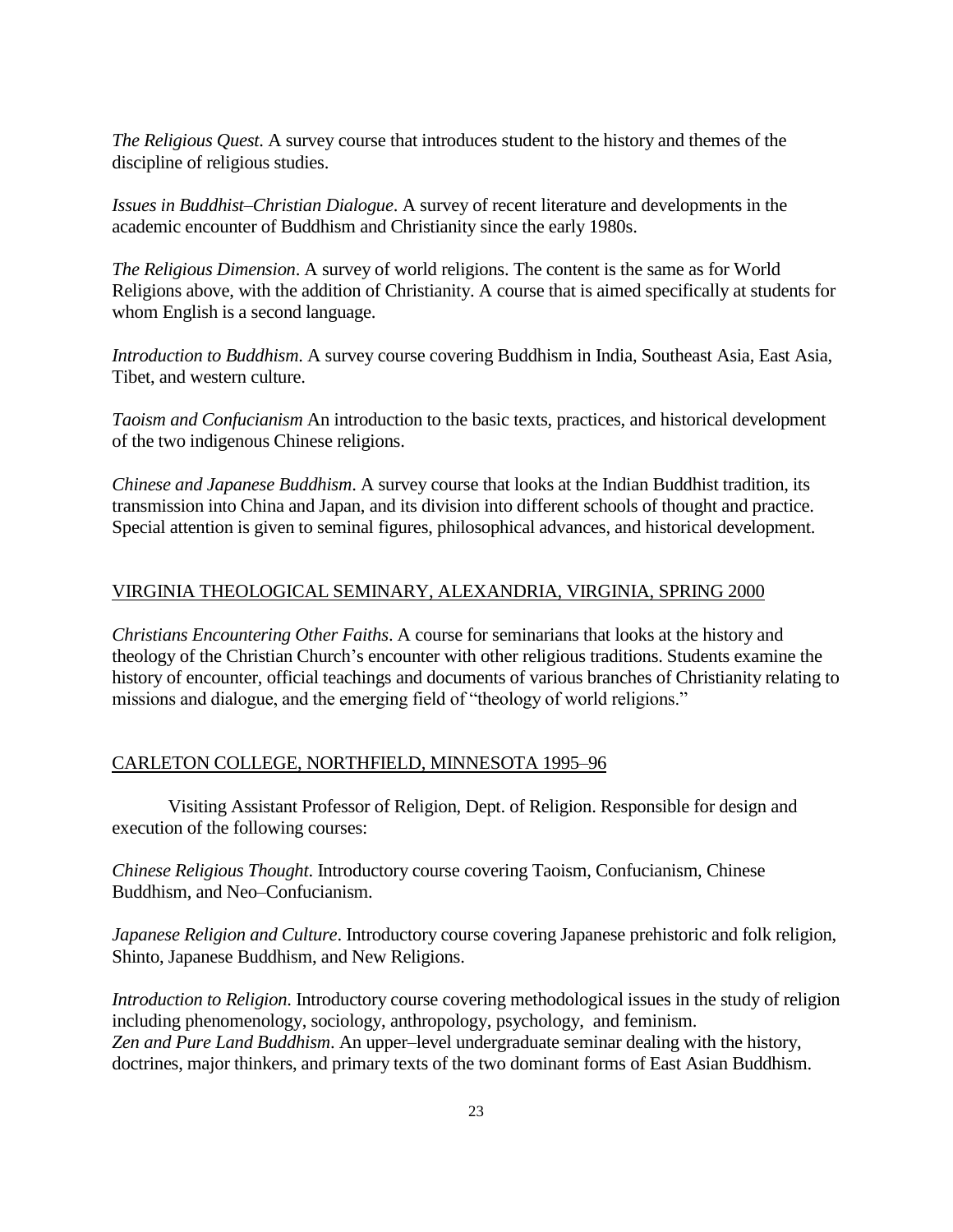Also responsible for directing graduating religion majors in writing Senior Integrative Exercises, which consisted of major papers covering comparative or theoretical issues in the study of religion. In addition, served on the Committee for Asian Studies, with responsibility for approving students for admittance as Asian Studies majors, and directing several Senior Integrative Exercises by graduating Asian Studies majors.

#### COLLEGE OF WILLIAM AND MARY, WILLIAMSBURG, VIRGINIA SPRING 1992

Visiting Instructor of Religion. Designed and executed the following course:

*History of Religion in East Asia*. A survey course covering the religions of China and Japan: archaic and folk religion, Taoism, Buddhism, Confucianism, Neo–Confucianism, Shinto, Christianity, and the New Religions.

#### **TEACHING COMPETENCIES**

Religions of China (archaic and folk religion, Confucianism, Taoism, Buddhism, and Neo– Confucianism)

Religions of Japan (archaic and folk religion, Shinto, Buddhism, New Religions) Indian Buddhism Hinduism Religious studies theories and methods World religions Religious diversity and interreligious dialogue

#### **PROFESSIONAL SOCIETIES**

American Academy of Religion Society for Buddhist–Christian Studies Society for the Study of Chinese Religions Association for Asian Studies U.K. Association for Buddhist Studies International Association for Buddhist Studies

#### **OTHER ACTIVITIES**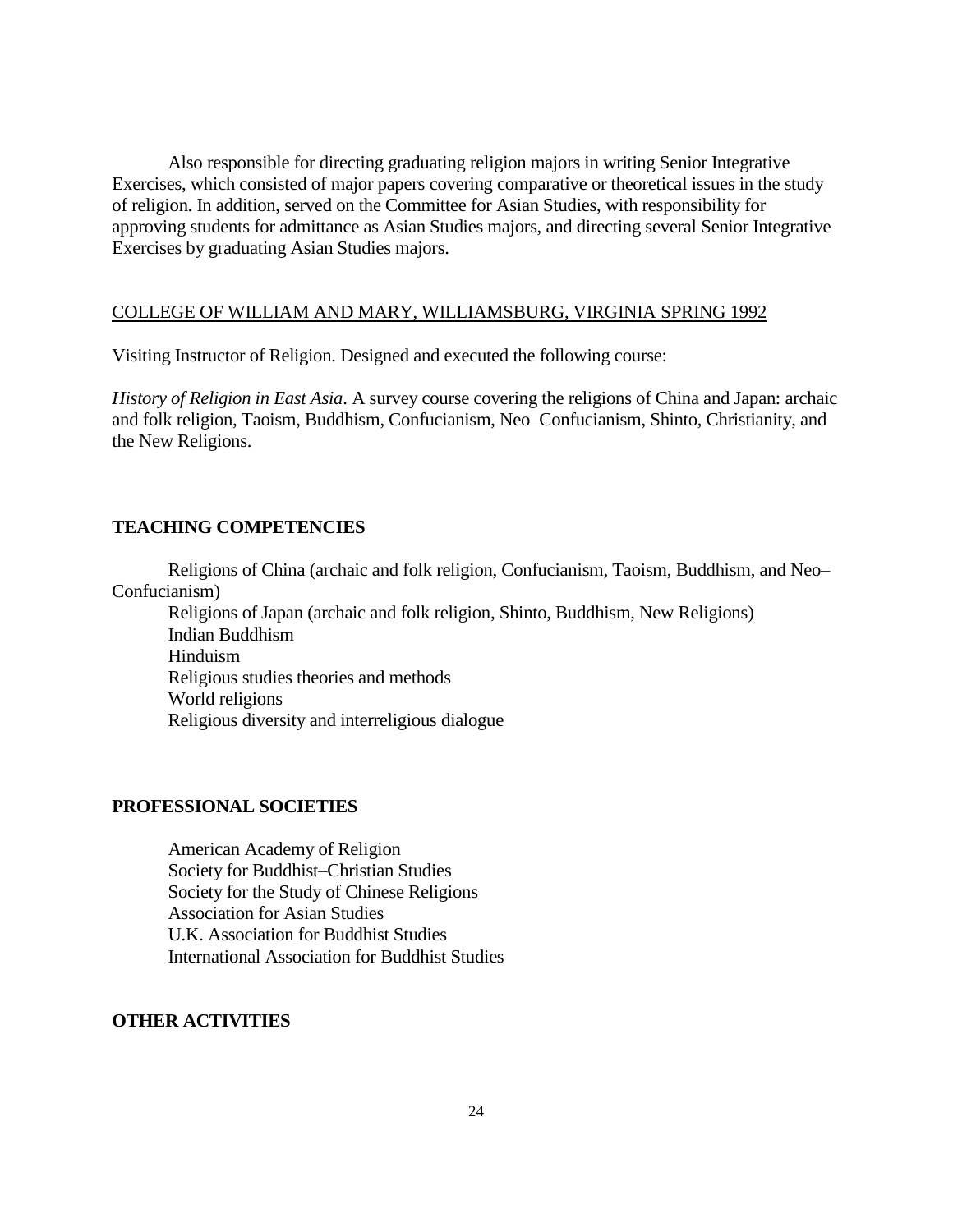Co–chair, new rector search committee, St. Andrew's Episcopal Church, College Park, Maryland (2008–2009).

Advisory Board, Monastic Interreligious Dialogue (2006– )

Co–chair, Rectory Renovation Committee, St. Andrew's Episcopal Church, College Park, Maryland.

Board member, Interfaith Conference of Metropolitan Washington (2003–2005).

Resource person, Episcopal Church Interfaith Educational Initiative (2002– ).

Advisory panelist, National Endowment for the Humanities grant program in religious studies. Summer 2003.

Advisory panelist, National Endowment for the Arts Translation Fellowship Grant program, September 10th, 2001; June 3rd, 2003.

Consultant, U.S. Department of State, Office of International Religious Freedom, for convening a "Buddhist Roundtable" to track religious liberties issues related to Buddhism worldwide.

Commission for Ecumenical and Interfaith Ministries, Episcopal Diocese of Washington (2001–2009).

Sunday School teacher, St. Andrew's Episcopal Church, College Park, Maryland.

Building and Grounds Committee, St. Andrew's Episcopal Church, College Park, Maryland.

Secretary, William Wirt Middle School Parent, Teacher, and Student Association, Prince George's County, Maryland, 1997–1998 academic year.

New Rector Search Committee, Church of the Good Shepherd, Taipei, Taiwan. Spring 1994. Responsible for screening applicants for position of parish rector, interviewing candidates, and making recommendations to vestry.

Licensed Lay Preacher, St. John's Cathedral, Taipei, Taiwan. September 1992–June 1993. Responsible for preaching original sermon twice monthly at English–language services.

Licensed Lay Preacher, McIlhany Episcopal Parish, Charlottesville, Virginia. Responsible for preaching original sermon once per month.